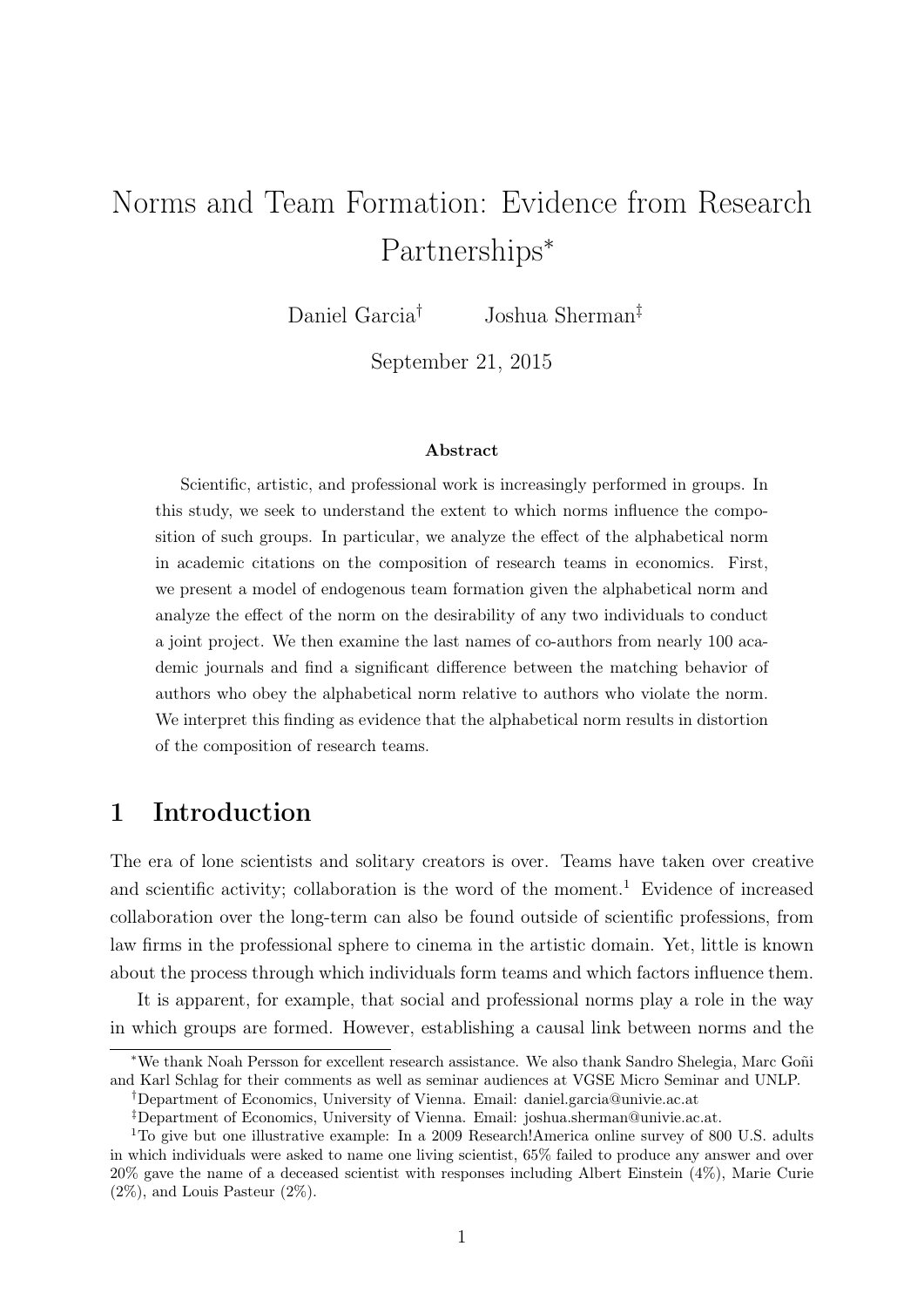distribution of realized teams is difficult because it is rare for a norm, such as the favoring of an individual characteristic, to be unrelated to that individual's ability to contribute to the potential success of the group in its mission. Consider, for instance, the recent controversy regarding wage disparity between male and female actors in Hollywood.<sup>2</sup> While this difference may reflect a norm of paying males higher salaries, it is also possible that it reflects a difference in the value added to a movie by male actors relative to the value added by female actors. If these differences vary depending on the composition of the team (e.g. the compensation of a female actor is higher when paired with other female actors), the distribution of realized matches (i.e. which actors cast together) would be significantly affected. Similar issues arise in many industries in which compensation depends on exogenous characteristics like age, racial background or country of origin.<sup>3</sup>

We seek to overcome this difficulty by examining the effect of the alphabetical norm on the composition of co-author teams in the field of economics. The widespread norm in the academic economics literature is to list co-authors in alphabetical order according to each co-author's last name. We posit that (i) (at least some) individual authors have a preference to be listed first and, therefore, account for this consideration (amongst others) when choosing a co-author and (ii) ability is uncorrelated with alphabetical prominence.

The first assumption is supported by literature in the cognitive sciences and by direct evidence from the economics discipline. It has been widely documented that individuals will choose to devote their attention to the first item in a list with a higher frequency than any subsequent item.<sup>4</sup> Similarly, a large literature in cognitive sciences has provided evidence of the so-called serial position effect, which is the tendency for individuals to recall the first item (referred to as the primacy effect) and the last item (referred to as the recency effect) to approximately the same degree, whereas intermediate items are recalled to a lesser degree. However, individuals examined in this latter branch of studies are typically compelled to read all items in the list. Considering that the former branch of literature suggests that when given a choice, individuals devote their attention to the first item most frequently, it follows that readers will remember the first co-author more readily than a subsequent co-author. Since success in academic disciplines is intimately related to reputation and name recognition, first authors may receive disproportionately large credit for their work. This indeed is supported by direct evidence that a non-trivial minority of co-authors in economics are not ordered alphabetically despite the existence of the alphabetical order norm.<sup>5</sup>

Therefore, it stands to reason that in addition to considering a prospective co-author's

<sup>&</sup>lt;sup>2</sup>For example, see the February 23, 2015 article on the website *Slate* entitled, "The Gender Wage Gap Is Especially Terrible in Hollywood."

<sup>3</sup>See Dustmann, Glitz, and Schönberg (2011) for evidence on assortative matching of immigrants across firms based on their nationality of origin.

<sup>4</sup>For example, see Rubinstein and Salant (2006) and references therein.

<sup>&</sup>lt;sup>5</sup>See also Maciejovsky, Budescu, and Ariely (2009) for evidence on the primacy effect in the field of economics.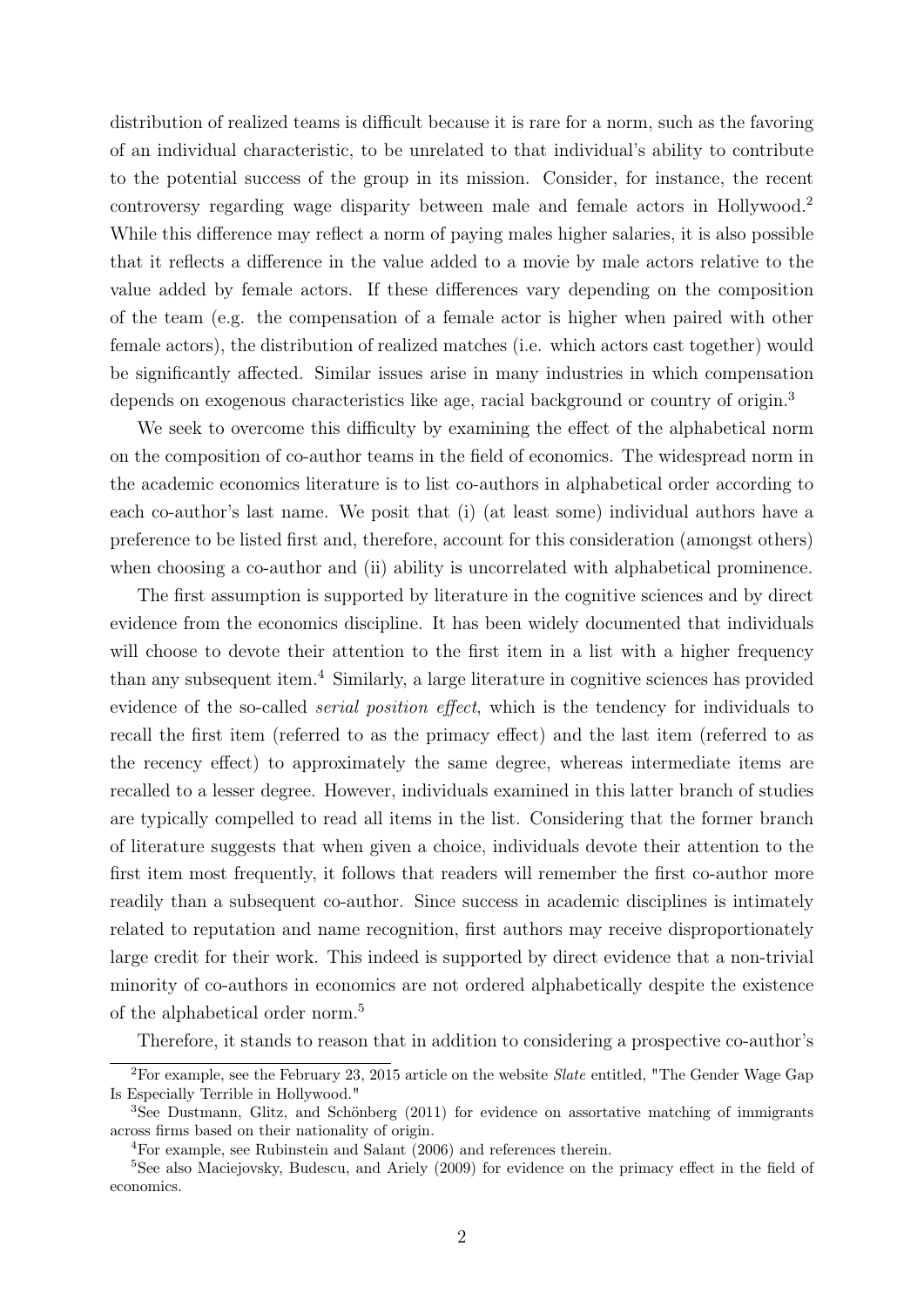ability to substantively contribute to an article, a researcher in economics seeking a coauthor may also take into account the prospective co-author's last name. Given that the order of an individual's last name in the alphabet is unlikely to be correlated with their ability as an economist, by examining the correlation of last name alphabetical ranks across co-author teams in economics we may assess whether the convention of listing coauthors in alphabetical order influences the composition of research teams in economics.

In an academic discipline in which the alphabetical convention prevails, the distribution of realized co-author relations will depend on the specific details of the process through which ideas develop into papers. In order to establish this link we develop a simple model of random matching, where individuals differ in their names and the match quality is independently and identically distributed across matches. In this setup, individuals ranked at the end of the alphabet (to whom we will refer as occupying a low alphabetical rank) might be willing to work on an idea of a given quality on which an individual that is ranked higher in the alphabet would not consider working. That is, individuals at the beginning of the alphabet might have a higher reservation value for their time (in equilibrium). For example, Ms. Yeats will have relatively fewer opportunities to be a first co-author relative to Mr. Dundee, and therefore Mr. Dundee can be pickier regarding projects on which he would work as a first co-author (and as a second co-author) than Ms. Yeats. Thus, conditional on holding a certain position, the lower the rank of one's name, the larger the range of ideas he will be willing to consider.

In this world, we would expect a negative correlation in the distribution of names of those co-authors who obey the alphabetical norm. A simple example can illustrate why this would be the case. Consider a world in which there are only four authors: Mr. Dundee, Ms. Espinoza, Ms. Yeats, and Mr. Yu. The minimum (or reservation) idea quality of a given project on which each individual is willing to work is listed in Table 1. These values are consistent with the notion that the minimum idea quality on which an individual is willing to work increases with the alphabetical rank of the individual's last name (an equilibrium result) and with the assumption that the minimum idea quality on which an individual with a given last name is willing to work is lower as a first co-author than as a second co-author. The equilibrium result is consistent with the idea that higherranked individuals in the alphabet have a higher reservation value for their time and the assumption is consistent with the notion that a given individual would prefer to be listed as a first co-author rather than as a second co-author.

Given these four authors, we have the following three matching possibilities: (1) Dundee-Espinoza and Yeats-Yu, (2) Dundee-Yeats and Espinoza-Yu, and (3) Dundee-Yu and Espinoza-Yeats (see Table 2). If these individuals randomly match, the average alphabetical distance of these three pairs will be 5/3. However, if these authors obey the alphabetical norm and they only work on an idea that meets or exceeds their reservation idea quality threshold, then it is less likely that the first match will occur. This is due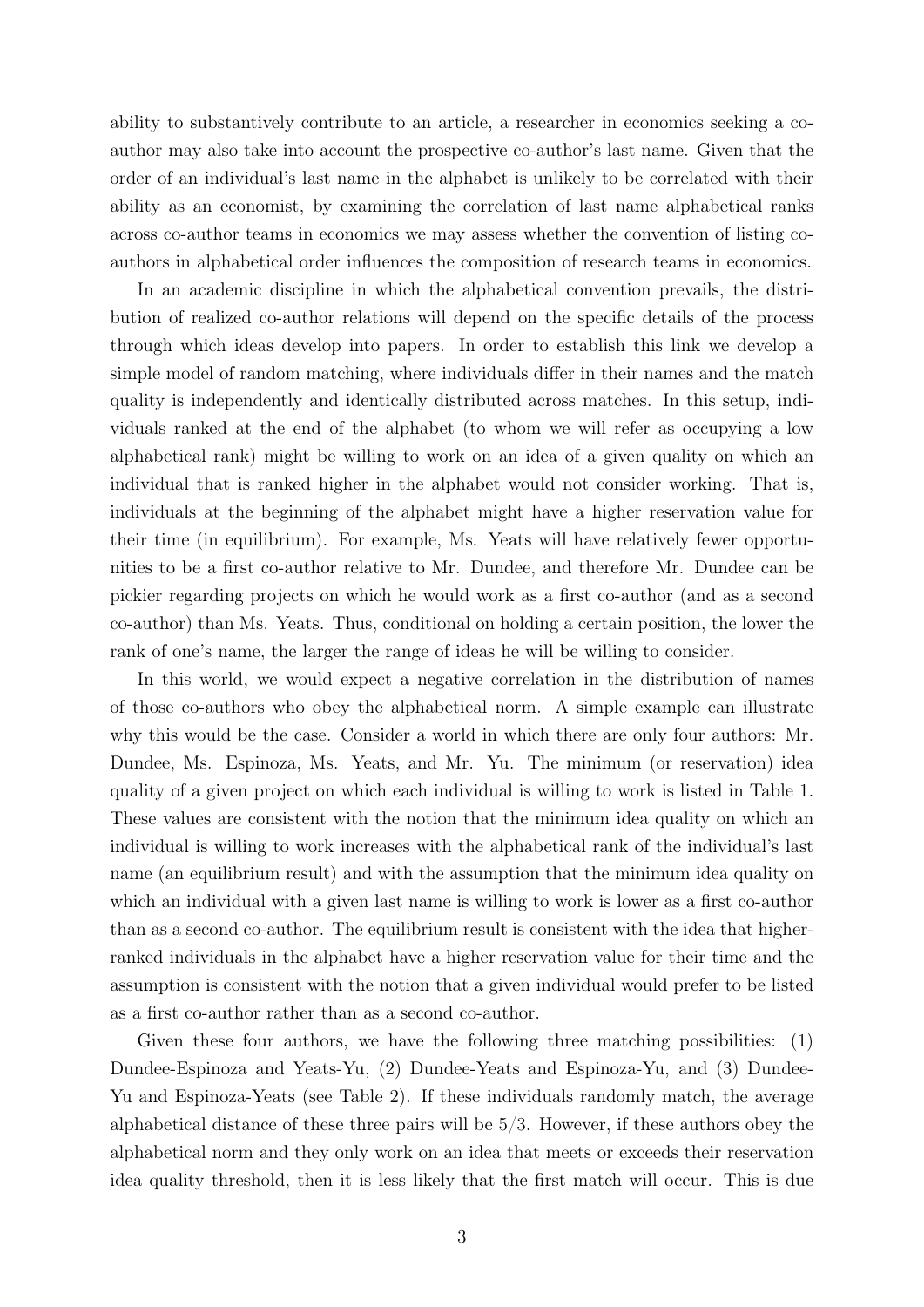to the fact that Dundee-Espinoza will not match for an idea quality that is less than 12, whereas each of the pairs that comprise the second and third matching possibilities will work an idea associated with a minimum quality of 10. Therefore, on average, the alphabetical distance between co-authors in this scenario will exceed the alphabetical distance between co-authors when they are matched randomly. More generally speaking, pairs of co-authors which are more distant from one another in alphabetical rank will be more likely to co-author with each other than pairs of co-authors which are more proximate to each other in alphabetical rank.<sup>6</sup>

Now let us consider the matching process of co-authors who violate the alphabetical norm. For these pairs of co-authors, the individual with the lower-ranked last name is listed as the first co-author for one of several possible reasons. For example, as the paper develops it may become clear that she is more integral to the success of the paper. In some of these cases, these co-authors will match for such a reason and then switch order prior to submitting for publication. In other cases, their violation of the alphabetical norm provides evidence that they matched solely due to the fact that they viewed each other as an optimal match. In particular, the lower-ranked author (who is listed first) will face a distribution of co-authors whose higher-ranked last names are independent of talent, and the higher-ranked author (who is listed second), conditional on being willing to serve as a second co-author, has no preference for the last name of his co-author. Therefore, we expect that the last names of co-authors who violate the alphabetical norm will be less negatively correlated with one another than authors who obey the alphabetical norm.

It is important to note that regardless of how matching occurs, correlations between coauthor last names may exist if names in a particular region of the world are not uniformly distributed and individuals are more likely to match with someone who lives in the same region (which we shall refer to as a *community*).<sup>7</sup> In order to address this issue, we exploit the subset of co-authors in our data who violate the alphabetical norm. We shall argue that this subset of co-authors will allow us to identify the effect of the norm on those who obey it.

In particular, we assume that for a given individual, the propensity of participating in an article that violates the alphabetical norm is uncorrelated with the distribution of names among her potential collaborators. In particular, this assumption implies that the extent to which switching occurs does not differ across different communities. Therefore, even if correlations between co-author last names exist due to a non-uniform distribution of names in a particular community and a proclivity of individuals to choose co-authors within their own community, we do not expect these effects to differ when comparing co-

<sup>&</sup>lt;sup>6</sup>In this simple example we have assumed that reservation utilities are exogenous. In reality, however, they depend on the equilibrium distribution of matches. In Section 3 we present a simple model of team-formation that takes this issue into account.

<sup>&</sup>lt;sup>7</sup>In particular, the existence of both of these conditions is likely to drive the correlation of co-author names upward for reasons we will address later in the study.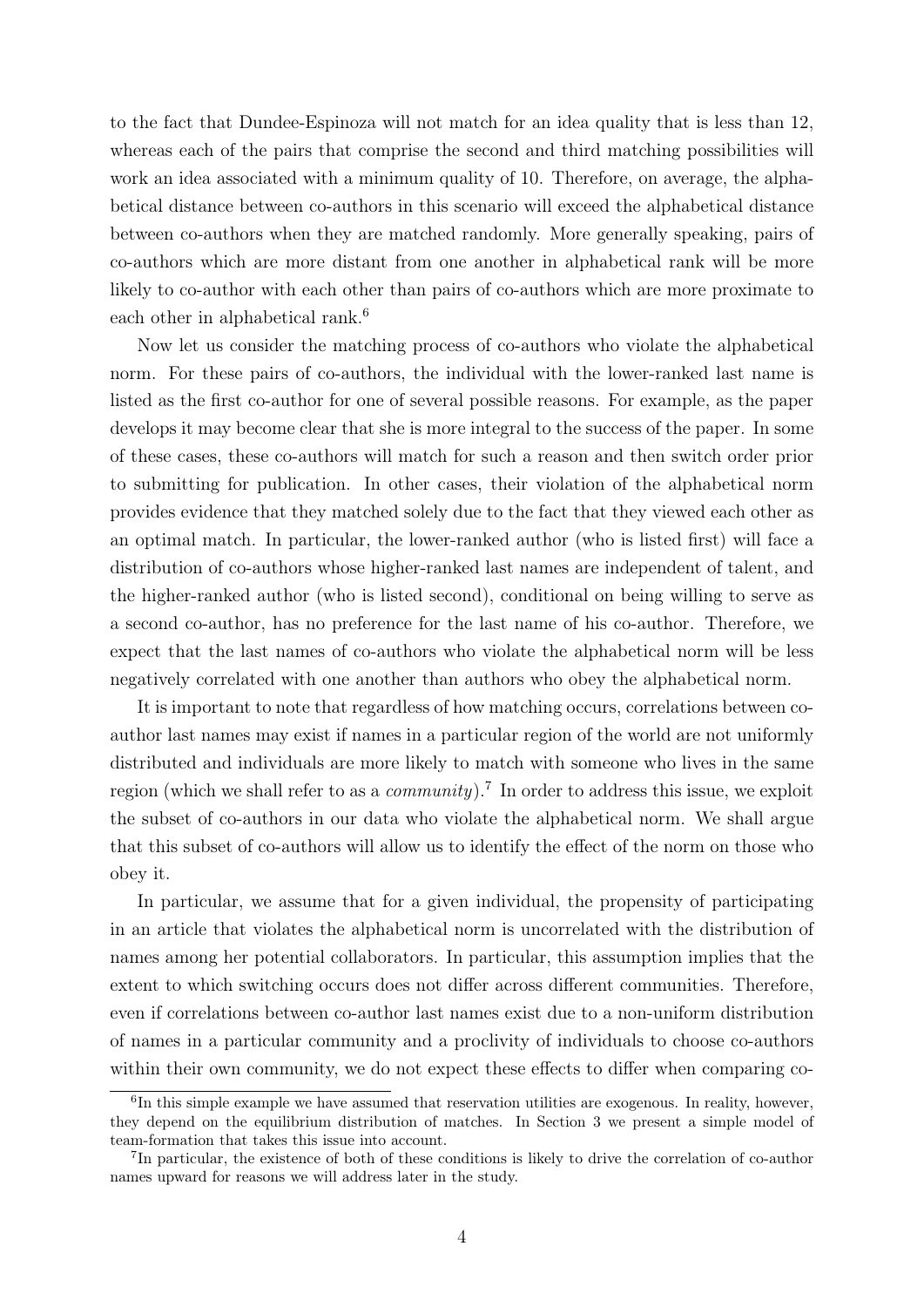authors who conform to the alphabetical norm and co-authors who violate the alphabetical norm.

Employing this strategy for purposes of identifying the effect of the alphabetical norm on the composition of research teams, we compare the correlation of co-author last names who obey the norm with the correlation of co-author last names who violate the norm using data collected from 91 of the top 100 ranked journals in the field of economics throughout the history of each journal. There exist over 180,000 articles in this sample, and nearly half of these articles were authored by at least two individuals. This leaves us with a large sample of co-author partnerships with which we may examine the effect of the alphabetical norm on research team composition.

Our empirical results suggest that strategic matching is indeed prevalent in the data. We show that the average distance in the names of co-authors of two-authored and threeauthored papers which respect the alphabetical order is significantly higher than that of those authors in articles which do not respect this norm. These results are robust to different specifications and are strongest for papers published in top-tier journals. We interpret this finding as evidence that the utility associated with being listed first on an article influences the realized distribution of co-authors.

#### Related Literature

This paper contributes to a number of strands of the literature. First, there is a an important literature analyzing team-production and team-formation, and, in particular, the role of incentives in shaping those teams. Isolating the effects of team-formation and effort provision in team-production has proven difficult to tackle for empirical economists. First of all, participation is endogenous and the researcher often does not observe the counterfactual population of potential members (Lazear (2000)). Secondly, individual input provision in teams is often hard for the researcher to measure.<sup>8</sup> Finally, rewards may depend on unobservable characteristics or may be endogenous to team performance (Chiappori and Salanié (2002), Prendergast (1999)). Several attempts have been made in order to tackle these issues. Lazear (2000) conducted a field study in the Auto Glass Industry and established that selection accounts for a large share of the productivity gains brought about by stronger incentives. Bandiera, Barankay, and Rasul (2005) and Bandiera, Barankay, and Rasul (2010) carried out a field experiment in a fruit farm in order to provide evidence of the role of peers and other organizational design features on productivity.<sup>9</sup> Our work provides causal evidence of the link between incentives and team-formation in the long-run outcome of a natural, high-stakes environment.

<sup>8</sup>According to Alchian and Demsetz (1972) this is one of the defining features of team-production.

<sup>9</sup>See also Ytsma (2015) which shows that the introduction of stronger pay-for-performance incentives improved sorting across academic institutions in Germany. For a survey see Bandiera, Barankay, and Rasul (2011)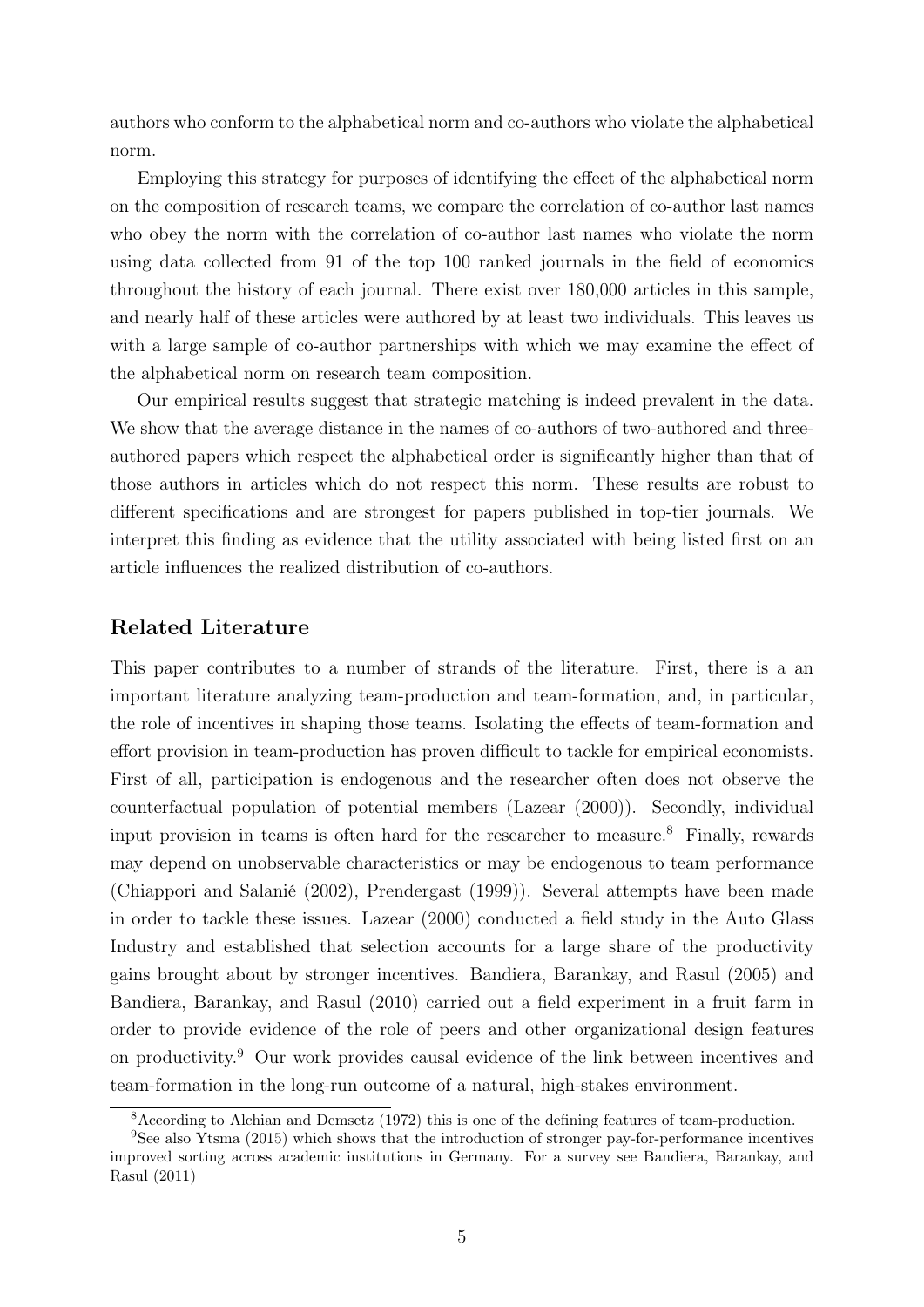We also contribute to a more specific literature that analyzes academic publishing, with a special focus on economics. Engers, Gans, Grant, and King (1999) provide a model of team production that rationalizes the alphabetical rule as the outcome of negotiation between both authors when individual contributions are unobserved. Our model abstracts from effort provision and focuses instead on the formation of partnerships, providing a new channel through which the attribution of merit determines final output.<sup>10</sup> Einav and Yariv (2006) and Van Praag and Van Praag (2008) show that names matter in the academic market for economists. In particular, they show that individual authors whose name is ranked higher in the alphabet have more prolific careers, are more likely to get tenure and receive more citations. Maciejovsky, Budescu, and Ariely (2009) provide experimental evidence that individuals beliefs about relative contribution of authors to a research paper are shaped by the prevailing norm within their field. We use these studies as the starting point of our inquiry and develop the theme further by providing evidence that individual authors take this advantage into account when forming research teams. Indeed, we show that their estimates of the advantage of having a high-ranked name (and, therefore, being listed as a first co-author with higher probability) may be conservatively low because potential collaborators at the beginning of the alphabet are less likely to work on an idea of a given quality than collaborators at the end of the alphabet.

The remaining of the paper is organized as follows. Section 2 briefly described the data we use. Section 3 presents a simple model in the spirit of the marriage market literature that establishes a link between the alphabetical norm and the distribution of co-authors' names. Section 4 discusses assumptions of the model as well as our identification strategy. Section 5 provides the empirical results and Section 6 concludes.

### 2 Data

We have compiled a data set including all articles from 91 of the top 100 journals in economics (according to Kalaitzidakis, Mamuneas, and Stengos  $(2003)$ ).<sup>1112</sup> Summary statistics are contained in Table 3. In total we have 182,745 articles, out of which 98,250 have only one author. Two-authored and three-authored articles are increasingly prominent over time and account for  $46\%$  of the total number of observations.<sup>13</sup> Out of these,

<sup>10</sup>See Section 6 for a discussion of the convenience of the alphabetical rule.

<sup>&</sup>lt;sup>11</sup>See Table 4 for the complete list of journals and disaggregated statistics.

<sup>&</sup>lt;sup>12</sup>This is perhaps the most widely used ranking in economics, but certainly not the only one. A particularly unfortunate shortcoming of this list is that it excludes new journals such as the American Economic Journals and the new Journals of the Econometric Society.

<sup>13</sup>We do not analyze approximately 2,000 two-author papers and approximately 2,000 three-author papers in which a non-alphabetical symbol occupies one of the first five places in the author's last name. Some of these symbols are data conversion errors from the journal source to EconPapers whereas in other cases, the symbol is part of the author's last name (an apostrophe, for example). Software arbitrarily chooses an alphabetical rank for such symbols, and inspection of each instance in order to detect errors would have been particularly time-consuming. We have no reason to believe that the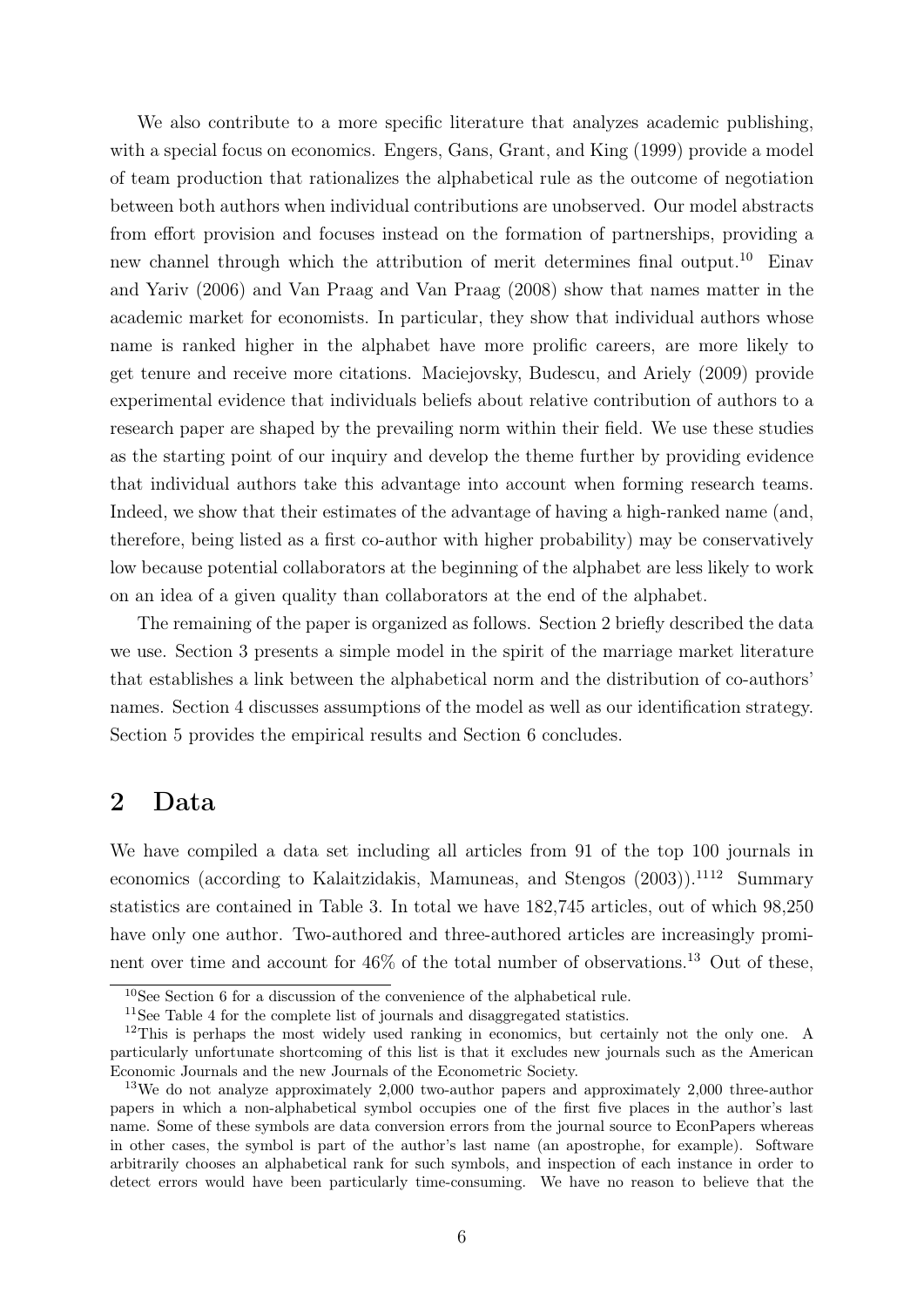67,728 (approximately 81%) respect the alphabetical order in listing the names of the authors. Importantly, 584 articles contain at least two authors with the same last name. We refer to them as *exact matches* and we will typically exclude them from our empirical analysis since it is usually the case that authors are related to each other through some family connection.<sup>14</sup>

In order to carry out our empirical exercise, we assign a number to each last name that corresponds to the proportion of names in the sample that dominate it in the lexicographic order. A number of considerations are in order. First, names appearing multiple times receive the same ranking in each case. Second, in order to compute the proportion of names preceding a certain name, we count each name as many times as it appears in the sample. For instance, if there were 1,000 articles in the sample, each with two authors, and the highest-ranked name in the sample was Abbot, it would receive a ranking of 0.0005. If Abbot only appears once, then the second name (say Abreu) would receive a ranking of 0.001, while if Abbot appears five times, Abreu would receive a ranking of 0.003. Since the ranking is made based on last names only, we do not distinguish between two authors with the same last name.<sup>15</sup>

### 3 Model

We now present a simple model of endogenous team formation in the spirit of the marriage market literature, with heterogeneous types and non-transferable utility (Burdett and Coles, 1997). The purpose of this model is to clarify our identification method and provide testable implications for our empirical results.

We consider an economy with a large number of individuals (authors)  $i \in N$ . Each individual i has a name  $x_i \in [0, 1]$ . Individuals need to match in pairs to produce papers. In each period  $t = 1, 2, \dots$  idle individuals meet each other randomly and observe their match value v distributed according to  $F(v)$ . If both individuals agree to form the match, they start the project. If one of the individuals rejects, both individuals remain unmatched and do not produce in the present period. Projects end according to a Poisson process with mean  $\lambda$ . Let i and j form a match and let  $v_{ij}$  be the match value. This value is shared among authors according to the alphabetical order, so that individual  $i$  receives  $\alpha v_{ij}$  if  $x_i < x_j$  and  $(1 - \alpha)v_{ij}$  otherwise, with  $\alpha \geq 0.5$ . Individuals discount the future by δ. Let  $v(x)$  be the cutoff strategy used by an individual with name x so that she accepts projects that give her utility at least  $x$  whenever she is the second coauthor and always

alphabetical distances associated with these authors to be different than in the remainder of the sample. <sup>14</sup>While proving the connection is often hard, when we randomly rematched all pairs we only obtained 10 matches in which co-authors share the same last name.

<sup>&</sup>lt;sup>15</sup>See Subsection 5.4 for a robustness check including both first names and exact matches. The results in this case are, if anything, stronger.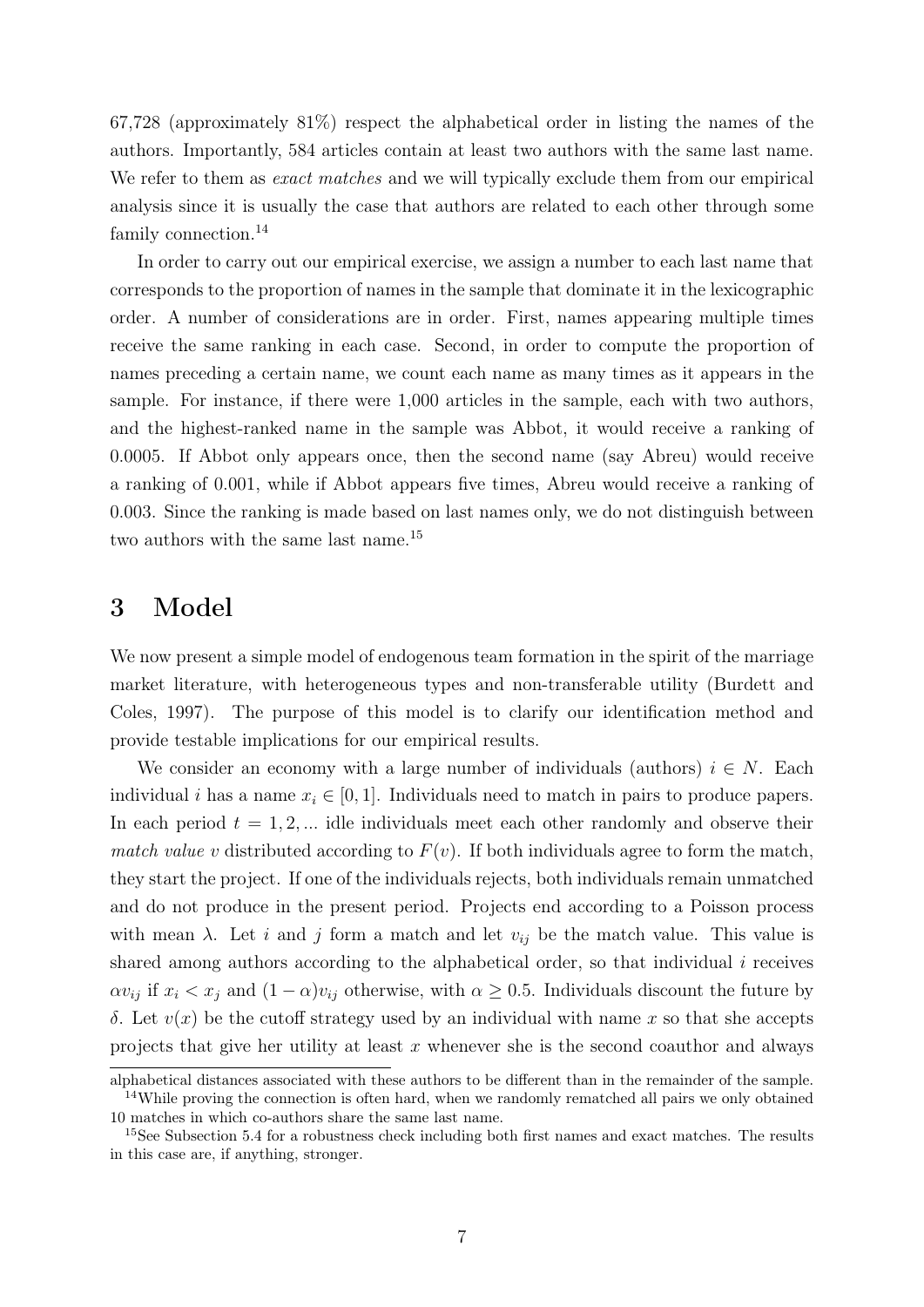accept articles as a first author.<sup>16</sup> Let  $\mu(z)$  be the distribution of names in the pool of idle individuals. We are now in the position to define a Stationary Equilibrium for this economy.

**Definition 1.** An Equilibrium is a distribution  $\mu(z)$  and a cutoff function  $v(z)$  such that every agent with name z maximizes her utility by accepting a match as a lower-ranked individual if and only if  $v \ge v(z)$  and  $\mu(z)$  is such that

$$
\mu'(z)(\mu(z)(1 - F(v(z))) + \int_z (1 - F(v(y)))d\mu(y)) = (1 - \mu'(z))\lambda
$$
\n(1)

In an Stationary Equilibrium, we can write the maximization problem of a given individual as a recursive problem. The value function of an unmatched individual with name  $x$  is

$$
U(x) = x \int_{v(x)} V_2(y; x) dF(y) + \int_x^1 \int_{v(z)} V_1(y; x) dF(y) d\mu(z) + \delta \left\{ x F(v(x)) + \int_x^1 F(v(z)) d\mu(z) \right\} U(x)
$$

where  $V_k(y; x)$  is the value of an individual named k who is listed in the  $k - th$  position in a team with match quality  $y$  as defined in

$$
V_1(y;x) = \alpha y + \delta((1-\lambda)V_1(0;x) + \lambda U(x))
$$
\n(2)

and

$$
V_2(y;x) = (1 - \alpha)y + \delta((1 - \lambda)V_2(0;x) + \lambda U(x))^{17}
$$
 (3)

These equations are easy to interpret. The utility earned by an individual in a team with match value y is found by adding her corresponding share of the proceedings to the continuation value. This future payoff depends on whether the project is completed immediately (so that the individual becomes unmatched) or takes longer (so that the individual remains in the match but does not produce additional output). By definition of the cutoff strategy, it must hold that an individual who is indifferent between accepting or rejecting a project earns a continuation value  $V_2(v(x); x) = U(x)$ . Hence from (3),

$$
(1 - \alpha)v(x) = \frac{U(x)}{1 - \delta(1 - \lambda)}
$$
\n(4)

The following Lemma establishes useful properties of  $U(x)$ .

**Lemma 1.**  $U(x)$  is a decreasing function of x. Further,  $U(0) \leq \frac{\alpha}{1-\alpha}$  $\frac{\alpha}{1-\alpha}U(1)$  so that if the second author agrees to form a match, the first author will always be willing to accept.

 $16$ In Lemma 1 we establish that this strategy constitutes an equilibrium of the game. It is also easy to prove that there are no (stationary) equilibria in which the second author is willing to form a match but the first author is not.

<sup>&</sup>lt;sup>17</sup>Notice that  $V_1(0; x) = V_2(0; x)$ .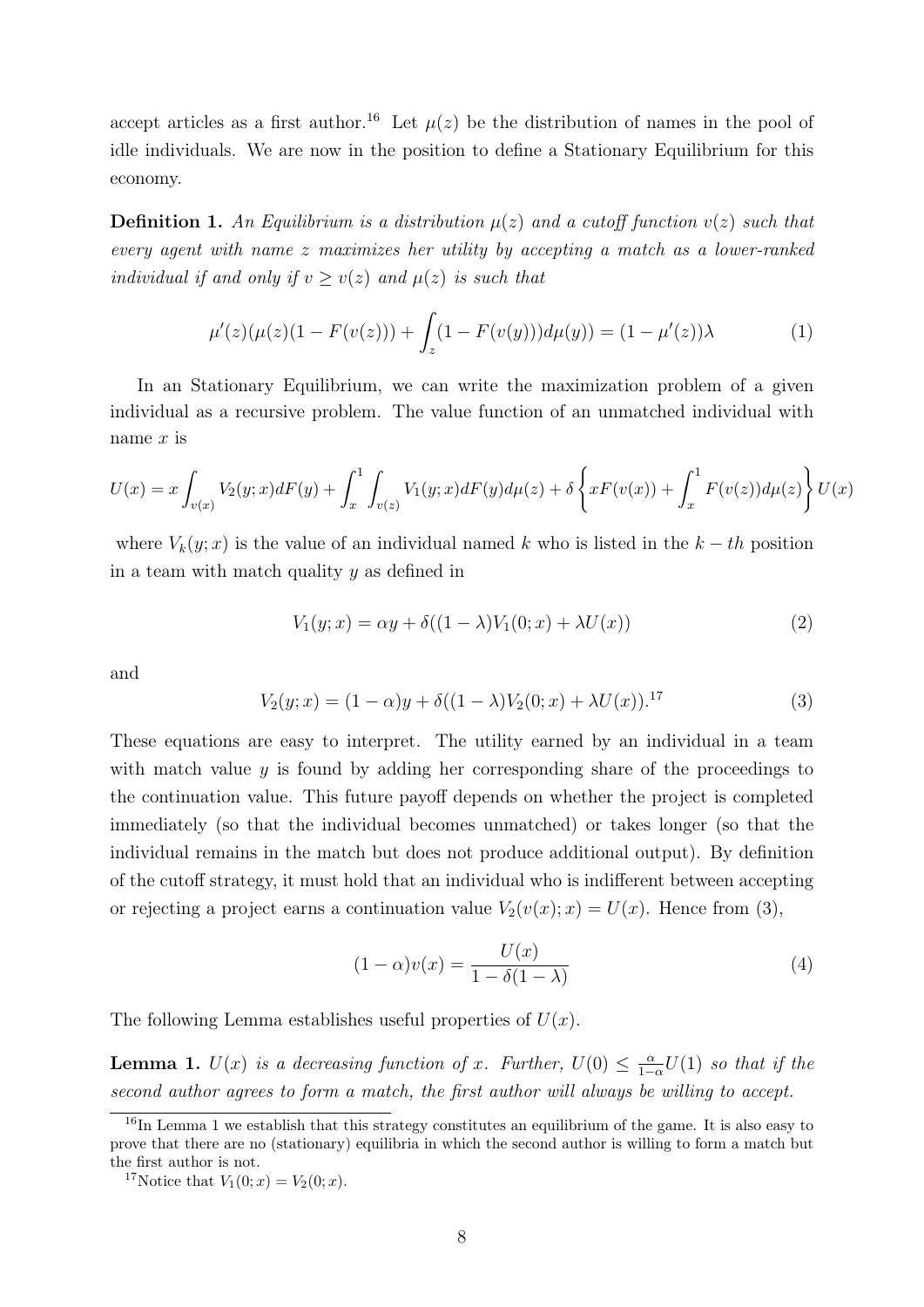As a result  $v(x)$  is decreasing in x. This implies that the probability that i and j match upon meeting equals  $1 - F(v(x_j))$  whenever  $x_i < x_j$ . Notice that  $\mu'(z)$  is decreasing in z so that individuals with higher-ranked names are more likely to be idle.

Now we follow the same reasoning that we used in the example presented in the Introduction. Consider three individuals  $\{i, j, k\}$  with  $x_i < x_k < x_j$ .<sup>18</sup> The probability that i and j meet is weakly higher than the probability that  $k$  and j meet because  $\mu'(x_i) \geq \mu'(x_k)$  (so that, at any particular point in time, i is more likely to be idle than  $k$ ). On the other hand, the probability that each of these match upon meeting is the same. Indeed, this probability is  $1 - F(v(j))$  which is the probability that j accepts the match. Thus,  $(i, j)$  is the most likely to form. The comparison between  $(i, j)$  and  $(i, k)$ is a bit more complicated because they differ along both dimensions. On the one hand, j is less demanding than  $k$  because her name is less likely to be ranked first in a random match. On the other hand,  $j$  is the less likely to meet  $i$  when compared with  $k$  because  $\mu'(x_k) \geq \mu'(x_j)$  (and therefore k is more likely to be unmatched than j). Nevertheless, we show in the Appendix that this is a second-order effect and  $(i, j)$  is also the most likely match among all matches including i. This establishes negative correlation because  $(i, j)$ is more likely than  $(i, k)$  or  $(k, j)$ .

Proposition 2. The distribution of names under the alphabetical rule exhibits negative correlation.

Furthermore, the alphabetical rule will also have consequences in terms of realized output. We define a match  $(i, j)$  to be efficient if there exists  $\eta \in (0, 1)$ , such that  $\eta y \geq v(x_i)$  and  $(1-\eta)y \geq v(x_j)$ . Notice that in an efficient allocation matches are formed if and only if they are efficient. This is the case if  $\alpha = \frac{1}{2}$  $\frac{1}{2}$  since in such a case  $v(x) = v^*$ . If  $\alpha \neq \frac{1}{2}$  $\frac{1}{2}$  and authors cannot commit to side-transfers, however, there are efficient matches that will not be formed in equilibrium because the second author may not receive enough surplus from the match so as to compensate her to accept it even if the first author would get a surplus. In particular, if  $\frac{\alpha}{1-\alpha} > \frac{v(x_i)}{v(x_i)}$  $\frac{v(x_i)}{v(x_j)}$ , there exists values of  $y \ge v(x_i) + v(x_j)$  for which the match is not formed.

### 4 Mapping the Model to the Data

One crucial assumption of the model is that there is random matching among idle individuals. That is, we have assumed that the probability that i and j meet equals  $\mu'(i)\mu'(j)$ . This assumption, however, may be violated for many reasons. For instance, it may be the case that some people are more likely to meet with others with whom they share a mother tongue. If different languages have different distributions of names, then the

<sup>&</sup>lt;sup>18</sup>Following the example in the Introduction, one may think of i as Mr. Dundee, k as Ms. Espinoza, and j as Ms. Yeats.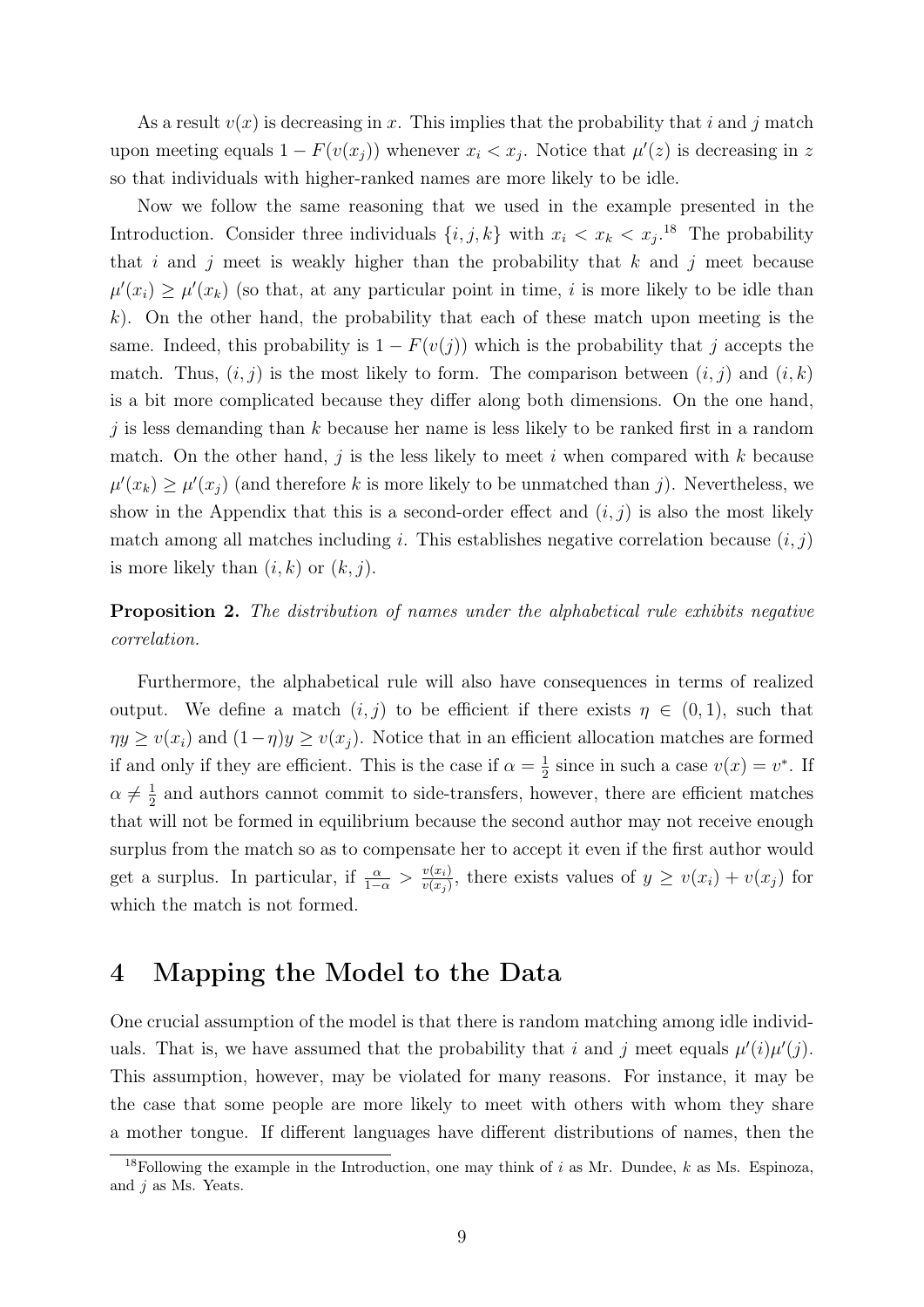probability that  $i$  and  $j$  meet may not equal the product of their frequencies in the overall population. Therefore, we need a counterfactual distribution of names with which to compare the resulting distribution under the alphabetical rule. We tackle this issue using the distribution of names in articles that do not respect the alphabetical order. While most articles respect the alphabetical order, approximately 15% of the articles do not (see Table 3).

We call those articles *switchers*. Authors may decide to switch for many reasons. Some may decide the order in which the authors are listed at the end of the project (e.g. if an author is rewarded because she contributed more than the rest) but others would decide it at the moment of forming a match. For instance, authors may decide to switch because they differ in seniority or prominence in the profession, because one of the authors had access to a unique data set or some essential funding, or because one of the authors had the initial idea and looked for collaborators to join the project. In any of these cases, it is reasonable to assume that the incentives to match based on names, as described in our theoretical model, do not apply (or, at any rate, apply to a lesser degree). If the original distribution of names of *switchers* and *non-switchers* were identical but the distribution of realised matches in each group differs (in the direction predicted by the model) we can conclude that the alphabetical rule encourages some strategic matching. Hence, we have the following exclusion restriction.

Condition 3. The propensity of an individual to become a switcher is uncorrelated with the distribution of her potential matches.

In essence, this assumption requires that the individual propensity of an individual to switch is uncorrelated with her mother language or nationality.<sup>19</sup> Since names do not affect payoffs for switchers, the distribution of realized matches should then be equal to the distribution of potential matches. We shall test for difference in the distributions of names across matches in both groups. In the simple case of two-authored papers, this can be performed with a simple test in which we compare the average of the absolute value of the difference between the name indices of authors in both tests. This formulation has the advantage that it is easy to extend to articles with three or more authors and also provides an estimate that is easy to interpret. Notice that under independence, the average distance is  $1/3$ , and the average distance can take any value between 0 and  $\frac{1}{2}$ .

The estimated difference can be thought of as an Average Treatment Effect, where the treatment is to be subject to the alphabetical rule. Unfortunately, we only observe the treatment status imperfectly, leading to a downward bias in the estimated coefficient but preserving identification. The reasons for this are threefold. First, we categorize all articles that respect the alphabetical order as non-switchers, but undoubtedly some of

<sup>19</sup>Of course, this assumption only needs to be valid for individuals in our sample. While certain nationalities (e.g., academics at Chinese institutions) may be more likely to switch order, this is unlikely to be the case for academics publishing at journals which we examine.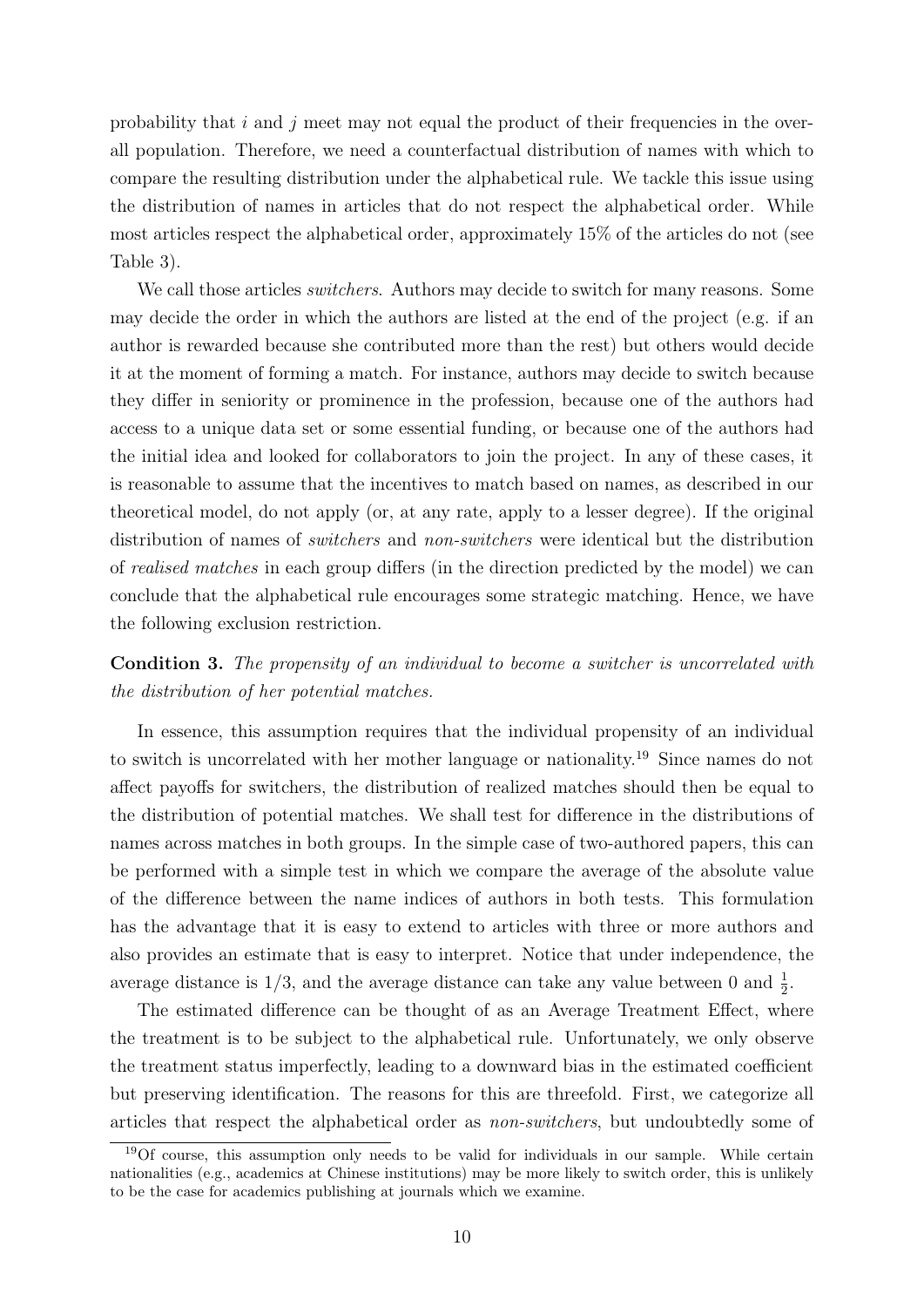them followed a different convention that turned out to deliver the same ranking as the alphabetical order.<sup>20</sup> Second, insofar as some switchers only decided the ranking after completion, their matching strategies may not have differed from that of non-switchers. Finally, our codification of (compound) last names may not fully agree with the codification used by the authors.

Notice also that the model predicts that individuals whose name comes later in the alphabet are more likely to accept a match, and, therefore, are more prolific. From Van Praag and Van Praag (2008) we know that this prediction is not borne out by the data. If we maintain the assumption that names are uncorrelated with ability, this discrepancy may arise because first-authors become more *visible* and visibility may translate into higher likelihood of being part of future matches. For instance, if better-known authors are more likely to meet other coauthors, or if they are more likely to get feedback and get to disseminate their work faster, they may get to produce more papers even if they are pickier. Since the correlation stems from different degrees of pickiness, our testable implications would remain true in a more general model that included such features.

### 5 Empirical Results

Our theory predicts that the average distance in alphabetical rank between pairs of coauthors will be larger for papers whose authors are listed in alphabetical order as compared with papers whose authors are not. Therefore, a statistic in which we have primary interest is the difference between the distances in alphabetical rank of co-author pairs across these two groups. We are able to compare the means across these two groups using a  $t$ -test due to the central limit theorem (given the sample size of each group) and because we assume that the alphabetical distances between co-authors who switch and who do not switch are independent from one another. That is, it is reasonable to assume that the alphabetical distance between two co-authors in the non-switcher group should not imply anything regarding the alphabetical distance between co-authors in the switcher group, and vice-versa. The only instance we can conceive which would violate this assumption is if the same co-author pair appears in both samples. In our data, 1,361 of the 42,193 co-author pairs appear as both non-switchers and switchers, and our results will be shown to be robust to removing all 4,334 of these associated papers from the analysis.

Along these lines, Table 5 reports the differences between the distances in alphabetical rank across non-switchers and switchers overall as well as within various subgroups of coauthor pairs. Overall, the average distance between non-switchers is approximately 0.01 (3%) larger than for non-switchers. This difference in distances is statistically significant at the 1% level, as can be seen in the first row of Table 5. That is, co-authors who

<sup>&</sup>lt;sup>20</sup>Indeed, only half of the two-author articles that used a non-alphabetical rule will be categorized as switchers.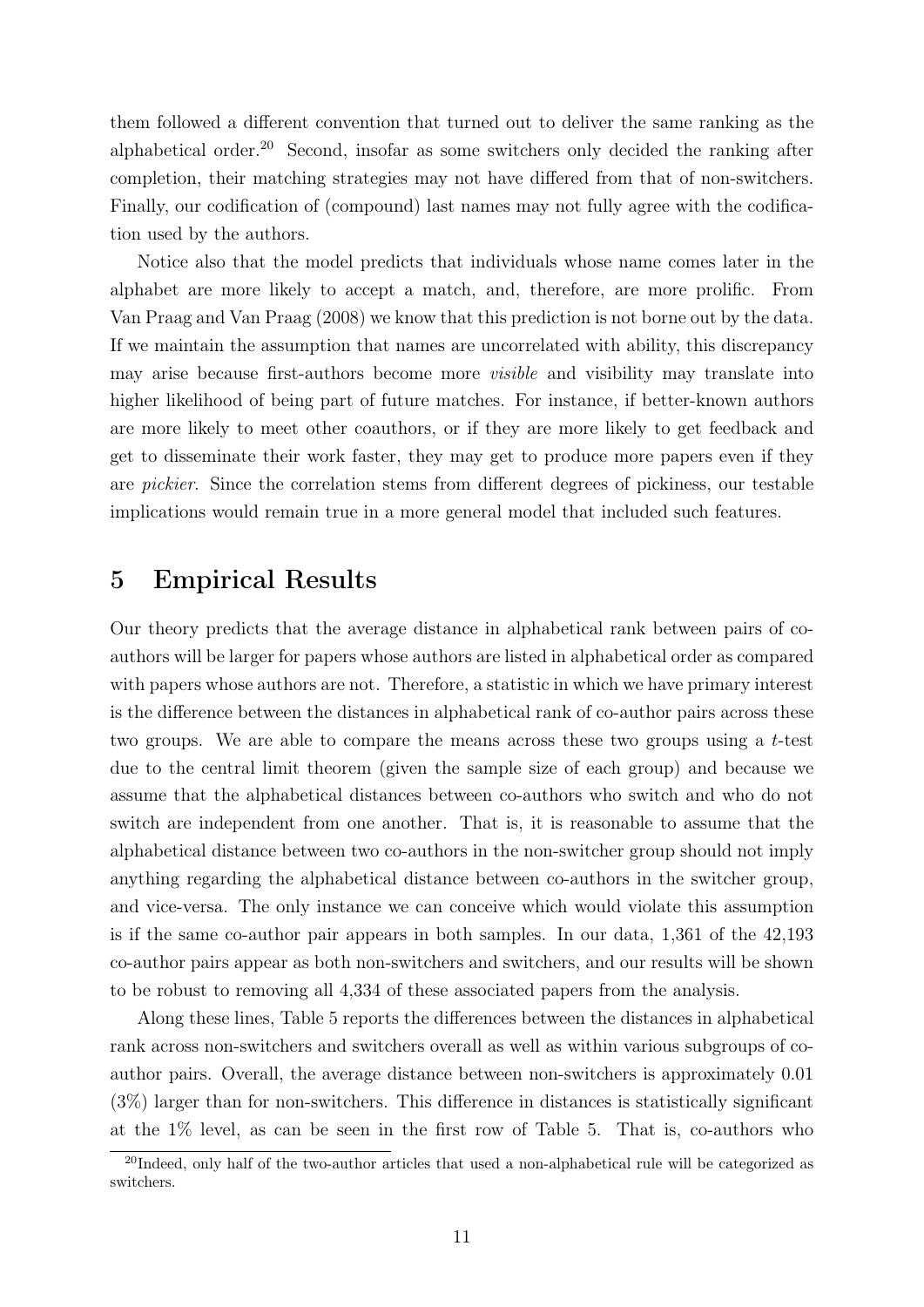conform to the alphabetical norm are located further away from each other in the alphabet relative to co-authors who do not conform to the alphabetical norm. The magnitude of the difference across both groups is also relevant from an economic perspective. A simple calibration exercise with the model presented in Section 3 reveals that the implied value of  $\alpha$  (i.e. the share in the proceedings that goes to the first author) is close to 0.6 and the probability that a match is formed drops by  $10\%$ .<sup>21</sup> Using an implied value of  $\alpha = 0.6$ , in Figure 1 we simulate the cumulative distributions of co-author alphabetical distances for non-switchers and switchers. Note the similarity between the simulated distributions and the actual cumulative distribution functions of alphabetical distances between co-authors, as shown in Figure 2.

Notice also that we would not have been able to identify the effect without using the sample of switching articles as a control group because the average distance of nonswitchers is not different from 1/3. This is the product of the confounding factor of nonrandom matching and highlights the difficulties of studying the outcomes of a matching process in a natural environment.

We now explore the robustness of this finding across different sub-samples.

#### 5.1 Sub-sample Analysis

#### 5.1.1 Eras

Academics and the economics profession in particular have certainly evolved over the last several decades. One primary facilitating factor of increased collaboration has been the advent of the Internet. Therefore, and to the extent that a sufficiently large selection of potential co-authors may be required in order for strategic issues to play a role, we might expect for our finding to be stronger for more recent papers. On the other hand, however, as information technologies have improved, the economics discipline has also featured more empirical work. Insofar as these tasks may require a larger number of collaborators, the ratio of opportunities to co-author to the number of potential collaborators may not have changed significantly. As can be seen in Table 5, we do indeed find that non-switchers are more negatively correlated with one another than switchers in both the pre-Internet and post-Internet era.<sup>22</sup>

 $21$ Note that one might claim that multiple instances of the same co-author pair should only be counted once due to the fact that any meetings following the initial meetings cannot be considered to be random. A mean comparison across switchers and non-switchers in which we only count a given co-author pair once (within the category of switchers or non-switchers) has no effect on our results.

<sup>&</sup>lt;sup>22</sup>Likewise, we do not find any difference in the comparison between switchers and non-switchers when the sample is split approximately into half according to article length. The data indicate that articles have become longer over time.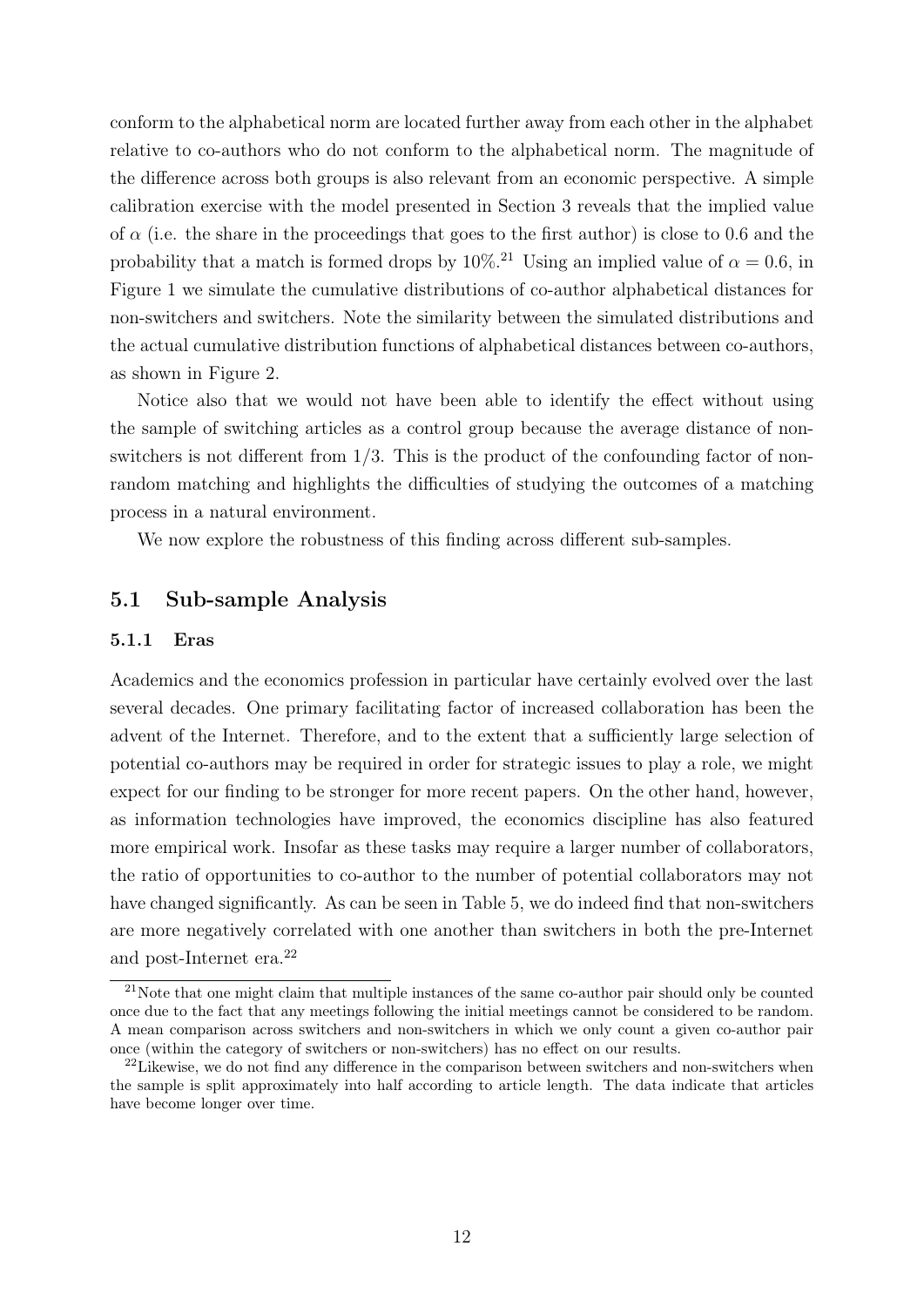#### 5.1.2 Journal Ranking

It might also be the case that individuals choose co-authors more strategically when working on projects which they think are destined for the most highly ranked journals because such articles are more likely to receive a high number of citations. Therefore, it may be that the effect that we predict will be stronger at the most highly ranked journals. For this purpose we single out a small sub-sample of 22 (out of 91) journals we observe. We refer to this group of journals as Journal Group I. This group includes the well-known Top 5 journals in economics, nine additional top-tier general interest journals, as well as eight top-tier field journals. The difference across non-switchers and switchers in this group is in the expected direction and highly significant. In contrast, the p-value associated with the difference between non-switchers and switchers in Group II is only .106 despite the fact that these articles comprise approximately 62% of the sample. Examining the Top 5 journals only, the difference is in the expected direction but the p-value associated with this difference is 0.08. Since articles from these five journals only constitute approximately 12% of the sample, this subgroup may suffer from a relatively small sample size.

#### 5.1.3 Alphabetical rank

The effect of rank in the alphabet on the difference in co-author alphabetical distance across non-switchers and switchers is not immediately obvious. If co-authors randomly matched, then it is easy to show that the average distance of co-authors is quadratic in alphabetical rank. That is, the average distance decreases at a decreasing rate until it reaches a minimum at the median name rank of the alphabet, after which it increases at an increasing rate. However, if co-authors match according to our theory, this relationship is somewhat more complex. A simulation of the model suggests that the discrepancy in alphabetical rank between co-authors across non-switchers and switchers is likely to be larger at the beginning of the alphabet because it is hardest for authors at the beginning of the alphabet to match. This is due to the fact that these authors have the highest reservation idea quality values. However, when allowing for a quadratic relationship between alphabetical rank and alphabetical distance from one's co-author (see Figure 3), we only find a significant difference (in the expected direction) in the middle of the alphabet.

#### 5.2 Regression Framework

We also examine the difference in distances of co-authors across non-switchers and switchers using OLS and display the results in Table 6. Specification (2) indicates that the statistical difference between non-switchers and switchers is similar in different eras, and specification (3) echoes the finding from Table 5 that the difference in strategic behavior across non-switchers and switchers is more prominent amongst journals which we classify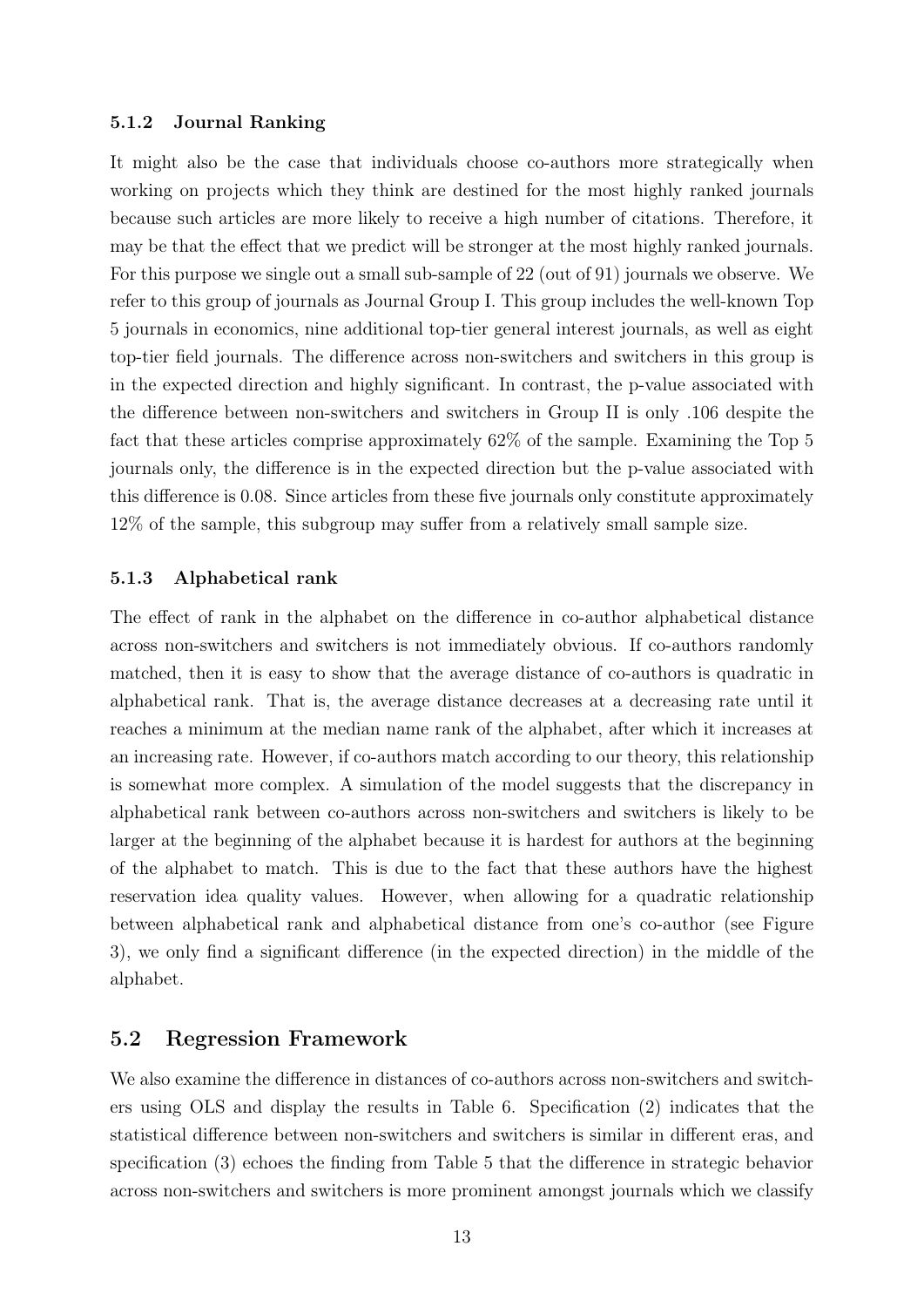in Journal Group I. Specification (4) is easier to interpret in graphical form, as discussed above and displayed in Figure 3.

#### 5.3 Papers with three authors

The principle behind co-author matching pairs should extend to triplets of co-authors as well. However, the phenomenon of three-author papers has only become widespread in the last two decades, and therefore the sample with which we may analyze such papers is about one-third in size relative to our sample of co-author pairs. In addition, the way in which three co-authors match is undoubtedly more complex than the way in which a pair of co-authors match. Furthermore, while there is only one way in which two authors may switch alphabetical order, there are six ways in which one may list three authors. These considerations imply that providing compelling evidence of strategic behavior in three-author papers is quite challenging. Our goal, therefore, is to provide some evidence that the difference in distributions we established for two-authored papers may also be found in the three-author case.

First, given that there are six ways in which one may list three authors, the definition of switching is not as obvious in three-author papers as it is in two-author papers. Given the relative prominence of the first author in any paper with multiple authors, and given that three author papers are often cited using the first author's name followed by et al., a switch in alphabetical order between the second and third co-authors in alphabetical rank would not seem to be as important for purposes of how each author is recognized as a switch in alphabetical order between the highest alphabetically-ranked author and either of the two other authors. Therefore, we define a switch in a three-author paper as an instance in which the alphabetically highest-ranked author is not listed first.

If three co-authors are matched randomly in a uniform distribution of authors, the average distance between the first and second co-author will be 0.25 whereas the average distance between the first and third co-author will be 0.5. As noted above, since we only consider a switch to be an instance in which the highest ranked author is not listed first, we are less interested (and indeed are not well-informed) with regards to strategic behavior between the second and third co-authors.

We can therefore extend the two-author paper mean comparison test by simply adding the absolute value of the difference between the alphabetically highest ranked author and the second highest alphabetically ranked author with the absolute value of the difference between the alphabetically highest ranked author and the lowest alphabetically ranked author. The results, which are generally consistent with our results in the two-author papers, are displayed in Table 7. We also analyze alphabetical distance between co-authors across switchers and non-switchers in three-author papers in a regression framework and display the results in Table 8.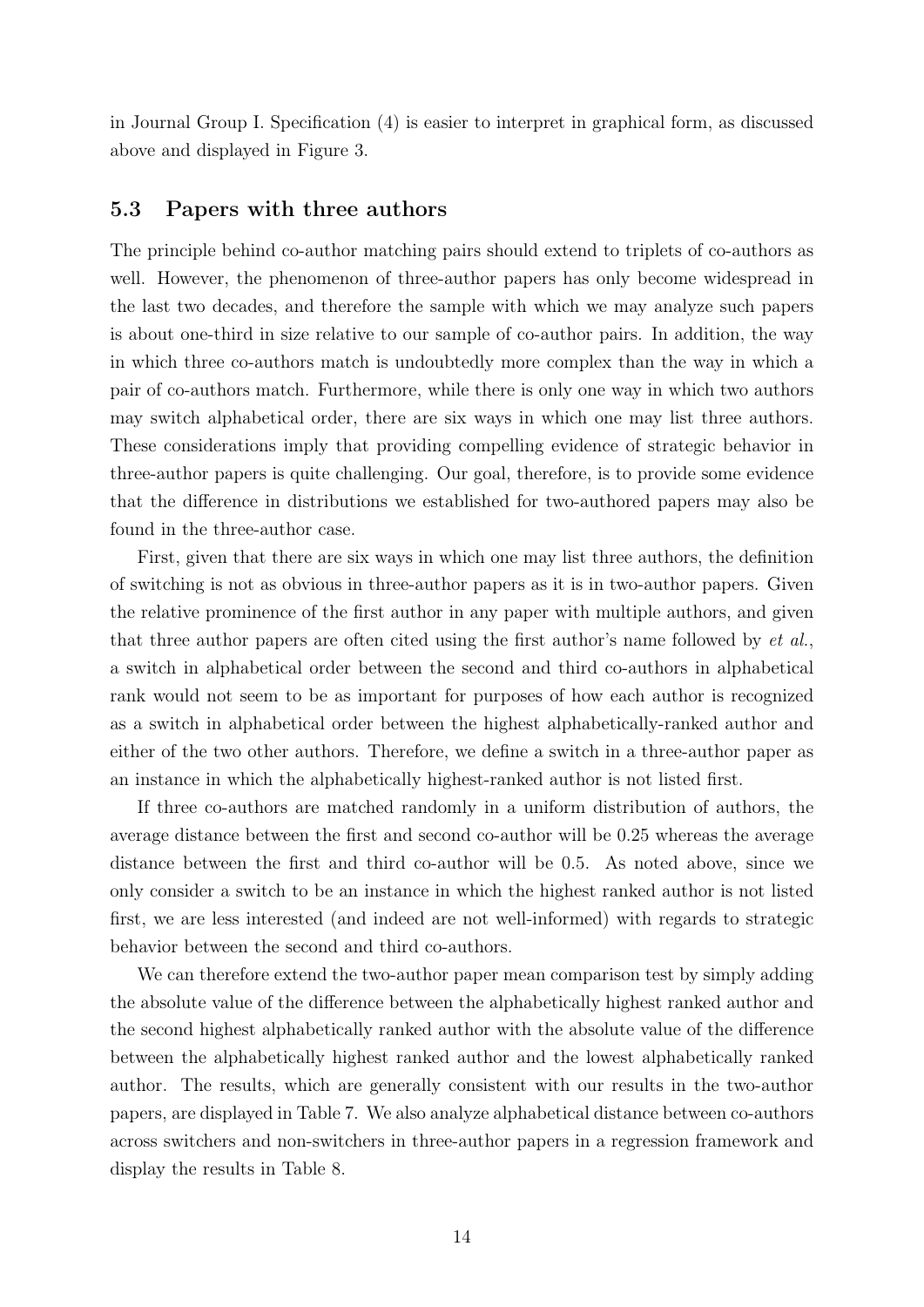#### 5.4 Co-authors with the same last name

As noted earlier, there is ample evidence that most of 592 co-author pairs which share the same last name belong to the same family. While "industry knowledge" would support this claim, it is reinforced by the fact that randomly matching first and second co-authors in our sample yields only 10 matches with the exact same last name. Obviously, classifying all such pairs as non-switchers would result in positive bias of alphabetical rank correlation amongst non-switchers due to the nature in which co-authors both meet and match. Instead, we re-rank all individuals using both first and last names and perform the analysis. Only 427 among those 592 articles respect the alphabetical order once we take into account first names, suggesting that the alphabetical norm is less prominent for first authors. As a result, the difference in means across groups is even larger, as reported in Table 9. Notice, in particular, that differences are statistically significant in all sub-samples.

#### 5.5 Understanding switching

As noted earlier, one may think of several possible reasons for why co-authors would violate the alphabetical norm. In order to disentangle them, we use a simple regression framework where we estimate the probability of switching based on different observable characteristics of the authors. Results are reported in Table 10. Perhaps surprisingly, we find no evidence for the hypothesis that switching occurs in order to increase visibility by listing first more senior authors. If anything, articles in which the difference in the academic age of authors (as measured by the difference in years since the first publication) is larger are less likely to violate the alphabetical norm. On the other hand, we do find some evidence that switching is more likely for less valuable articles. Indeed, it is significantly more likely that authors switch in a short paper published in a second-tier journal as compared with a long article in a first-tier journal. In any case, the explanatory power of our analysis is very small. <sup>23</sup>

The most relevant question for our purpose is whether a violation of the alphabetical norm is correlated with two co-authors' distance from one another in the alphabet. That is, are two co-authors who are closely ranked to each other in the alphabet more likely to violate the norm than two co-authors are more distantly ranked from one another? In the absence of a reason for co-author rank distance to influence the decision to violate the norm, a co-author pair's reason for switching should not bias our results.

We are aware of circumstances in academics in which this indeed may be the case. For example, we have some anecdotal evidence that Chinese universities tend to weight

<sup>23</sup>There are also 1,361 (out of 42,193) co-author pairs in our data which alternate in alphabetical order across articles. Even after their removal, non-switching co-authors are statistically significantly more distant from one another in the alphabet than switching co-authors by a factor similar to that reported in our empirical results.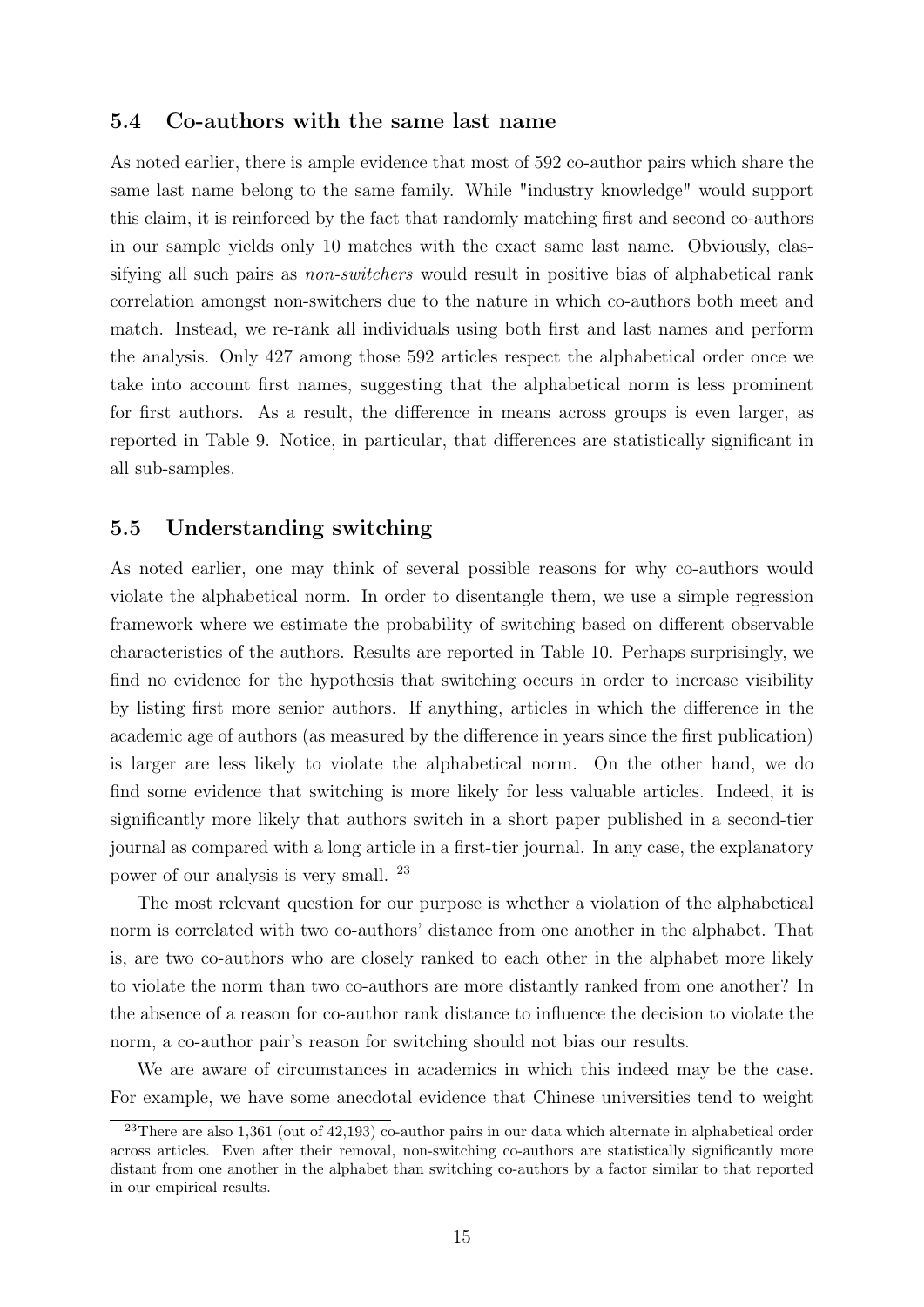the contribution of the first-listed author more heavily than any subsequent author when rewarding research output. Given that Chinese names, as written using the Pinyin transcription to the Latin alphabet, are distributed differently than Western names, the distribution of potential co-authors of switchers may differ from that of non-switchers. While this may be an important concern for recent articles or articles in second-tier journals, our results are strongest for older papers in top-tier journals, suggesting that this is not the driving force behind the disparity of mean absolute differences.<sup>24</sup>

### 6 Conclusion

In this paper we have provided evidence of distortions in the distribution of matches across co-authors in the field of economics. Our evidence is consistent with strategic behavior in a framework where credit is awarded based on some exogenous characteristic (alphabetical order). Our simple theoretical framework delivers clear empirical predictions regarding the distribution of names in papers depending on whether they respect the alphabetical rule or not, and these predictions are verified by the data.

In light of these results, one may wonder whether the alphabetical norm is suboptimal. Our answer to that question is, however, nuanced. First, our theoretical framework abstracts from important issues like effort provision by co-authors and haggling costs that would accrue if the order should be bargained upon before agreeing upon a match. A simple social norm also helps to anchor expectations (Maciejovsky, Budescu, and Ariely (2009)) and, therefore, alleviates frictions in the market at large. Nevertheless, the alphabetical norm is by no means the norm in academics more generally. As economics becomes a more collaborative and experimental discipline and, therefore, asymmetric task distribution becomes more prominent, it would seem reasonable to reconsider the status of the norm.

More generally, our work sheds light on the effects of reward schemes on the matching of individual agents in teams. We have shown that the effects of an uneven distribution based on an unambiguously payoff-irrelevant variable has substantial effects on the efficiency of the market. While such schemes are rare, seniority or gender-based rewards are commonplace. Insofar as these characteristics have a higher impact on the distribution of rewards as compared with the creation of value, our results are likely to apply.

<sup>24</sup>Unfortunately, we do not have reliable affiliation data for most of the authors in the sample. More importantly, a direct test built by omitting names from a given language in our sample would produce bias estimates, because the resulting distribution of names would not coincide with the distribution of potential matches.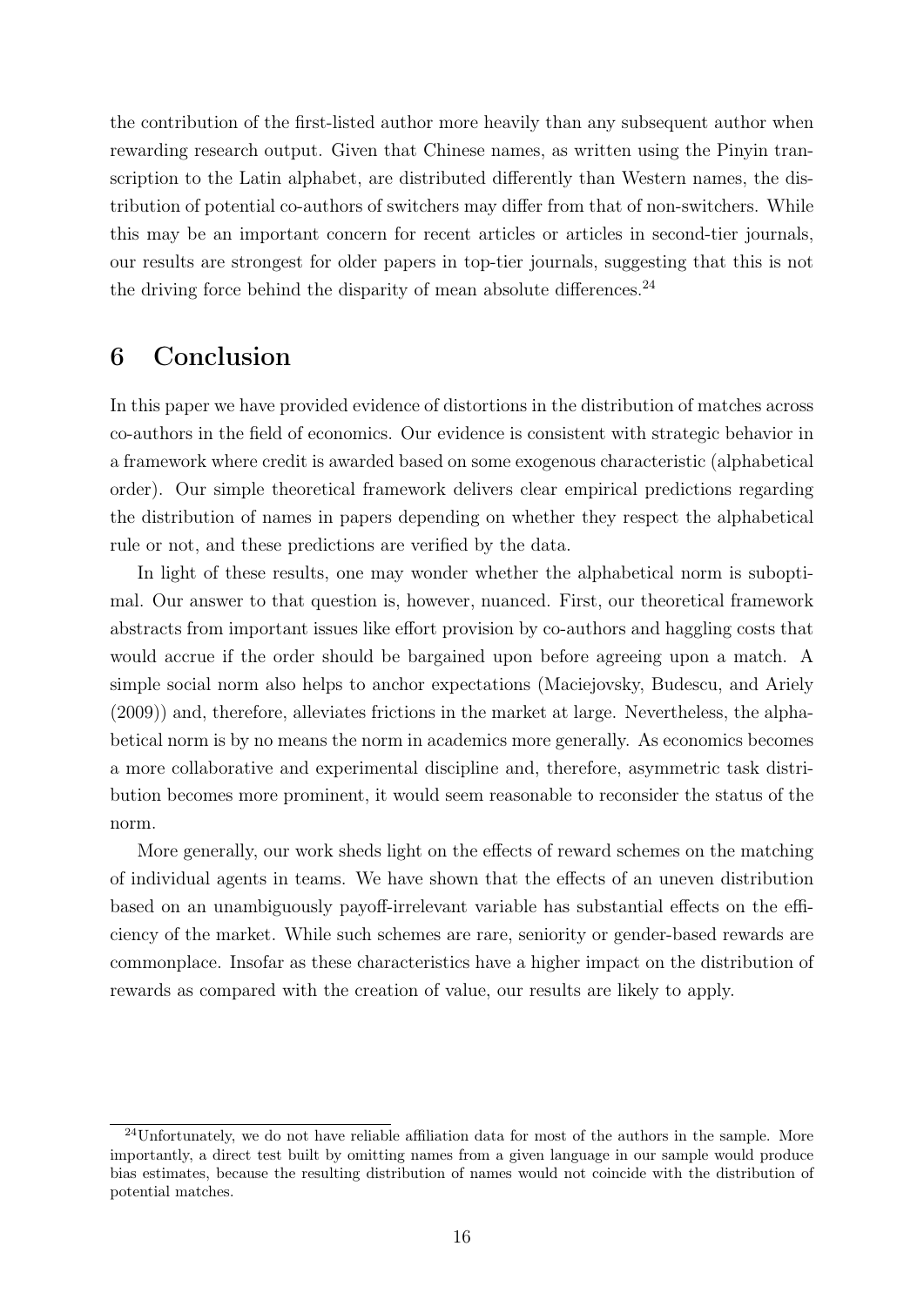### References

- Alchian, A. A., and H. Demsetz (1972): "Production, information costs, and economic organization," The American economic review, pp. 777–795.
- Bandiera, O., I. Barankay, and I. Rasul (2005): "Social preferences and the response to incentives: Evidence from personnel data," The Quarterly Journal of Economics, pp. 917–962.
- $\hspace{1.5cm}$  (2010): "Social incentives in the workplace," The Review of Economic Studies, 77(2), 417–458.
- (2011): "Field experiments with firms," The Journal of Economic Perspectives, pp. 63–82.
- BURDETT, K., AND M. G. COLES (1997): "Marriage and class," The Quarterly Journal of Economics, pp. 141–168 0033–5533.
- Chiappori, P.-A., and B. Salanié (2002): "Testing contract theory: A survey of some recent work,".
- Dustmann, C., A. Glitz, and U. Schönberg (2011): "Referral-based job search networks,".
- EINAV, L., AND L. YARIV (2006): "What's in a surname? The effects of surname initials on academic success," The Journal of Economic Perspectives, pp. 175–188.
- Engers, M., J. S. Gans, S. Grant, and S. P. King (1999): "First Author Conditions," Journal of Political Economy, 107(4), pp. 859–883.
- Kalaitzidakis, P., T. P. Mamuneas, and T. Stengos (2003): "Rankings of academic journals and institutions in economics," Journal of the european economic association, 1(6), 1346–1366.
- LAZEAR, E. P. (2000): "The power of incentives," American Economic Review, pp. 410– 414.
- MACIEJOVSKY, B., D. V. BUDESCU, AND D. ARIELY (2009): "The Researcher as a Consumer of Scientific Publications: How Do Name-Ordering Conventions Affect Inferences About Contribution Credits?," Marketing Science, 28(3), pp. 589–598.
- PRENDERGAST, C. (1999): "The provision of incentives in firms," *Journal of economic* literature, pp. 7–63.
- Rubinstein, A., and Y. Salant (2006): "A Model of Choice From Lists," Theoretical Economics, (1), 3–17.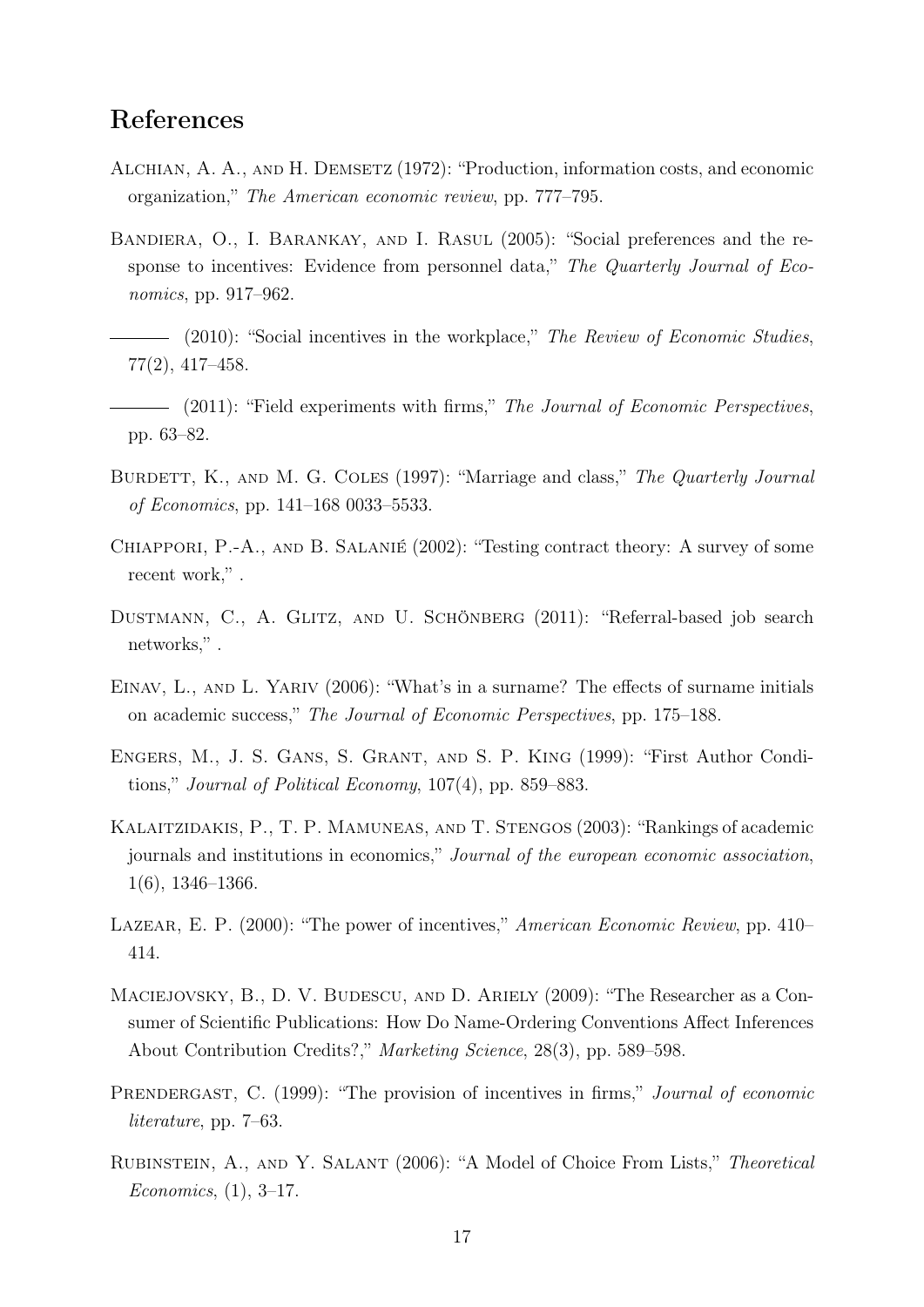- Van Praag, C. M., and B. Van Praag (2008): "The benefits of being economics professor A (rather than Z)," Economica, 75(300), 782–796.
- Ytsma, E. (2015): "Lone Stars or Constellations? The Impact of Performance Pay on Matching Assortativeness in Academia," mimeo.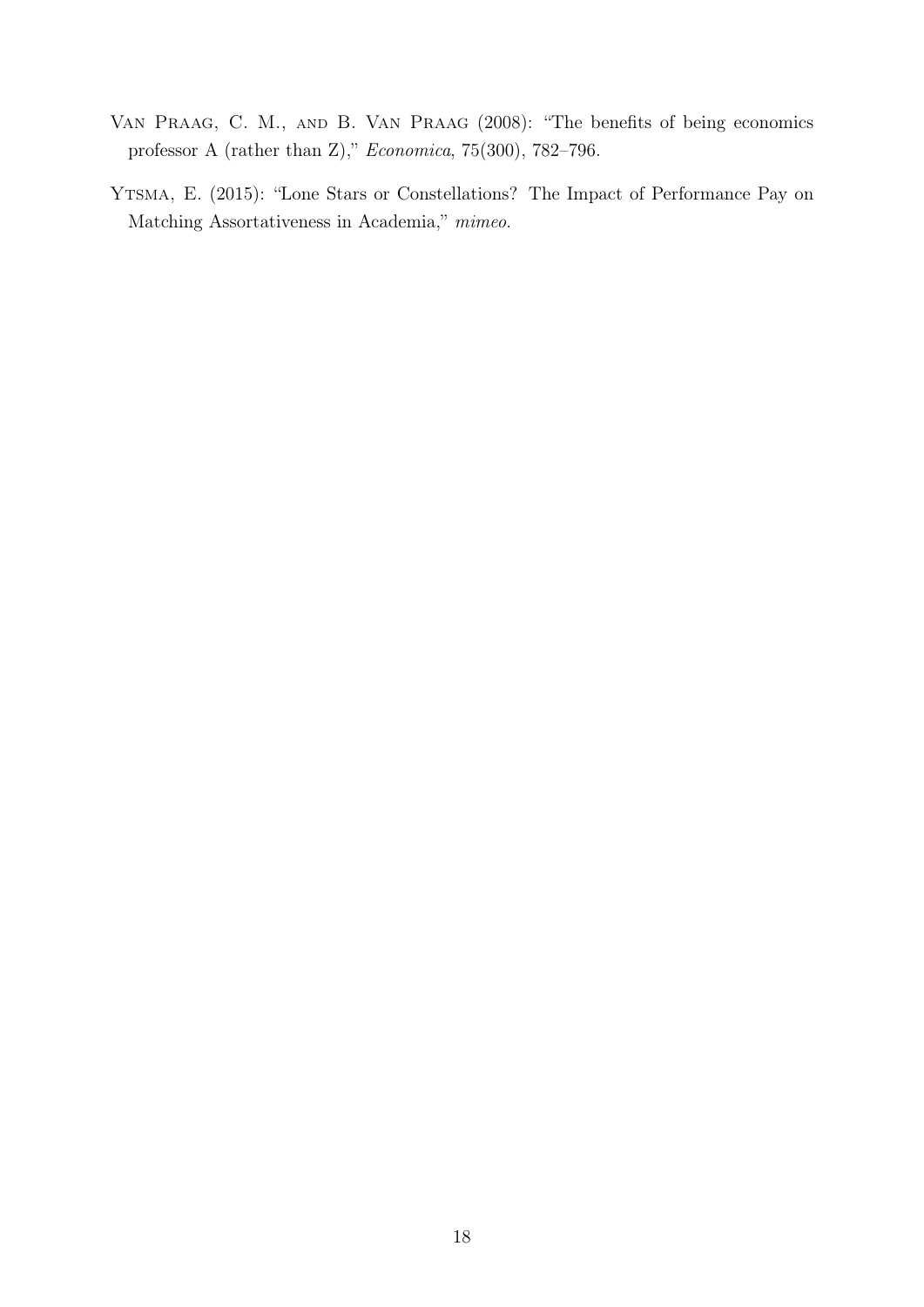### A Omitted Proofs

*Proof of Lemma 1.* We first prove that there exists an equilibrium in which  $U(x)$  is decreasing in x. That is, for every  $x_i$  and  $x_j$  such that  $x_i < x_j$ ,  $U(x_i) \ge U(x_j)$ . To see this, consider the possible matches that a given individual can establish as a function of her type. Let  $x_k$  be the name of the individual with whom she matches. If  $x_k < x_i$ , both would be second-authors, so that  $x_i$  can mimic  $x_j$  and accept whenever  $x_j$  accepts, yielding the same payoff. If  $x_k > x_j$ , both  $x_i$  and  $x_j$  will accept the match if  $x_k$  accepts so that they obtain the same payoff. Lastly, if  $x_k$  rejects both offers, both  $x_i$  and  $x_j$ receive the same payoff. Hence, we only need to consider what happens if  $x_i < x_k < x_j$ . Clearly, if  $x_k$  accepts a match with  $x_i$ ,  $x_i$  receives a higher payoff that  $x_j$  could obtain. If, on the other hand,  $x_k$  rejects a match with  $x_i$  but  $x_j$  accepts a match with  $x_k$ , it must be that  $U(x_k) > U(x_i)$ . Hence, in equilibrium values are non-decreasing. Now assume that there exists a region in which  $U(x_i) < U(x_j)$ . By the preceding argument this requires that  $x_k$  rejects a match with  $x_i$  but  $x_j$  accepts a match with  $x_k$  for some non-degenerate set  $X_k \subset (x_i, x_j)$ . Hence, for all such  $x_k$ , it must be that  $U(x_k) > U(x_j)$ . Now take  $x^* = \inf_x X_k$ . Clearly  $U(x^*) > U(x_j) > U(x_i)$ . But by construction there is no  $x_l \in (x_i, x^*)$  with  $U(x_k) > U(x^*)$  so that if  $x_l$  rejects a match with  $x_i$ , then  $x^*$  will reject a match with  $x_l$ . This is a contradiction with  $U(x_i) < U(x_l)$ .

Now notice that for both  $x = 0$  and  $x = 1$ , the name of their matches is irrelevant. Clearly,  $x = 1$  could simply mimic  $x = 0$  and guarantee herself  $U(1) \geq U(0) \frac{1-\alpha}{\alpha}$ . Since  $U(x)$  is non-decreasing, this guarantees that the second type will always come from the lowest-ranked name. Hence, the payoff of  $x = 0$  only depends on the strategies of those individuals with whom she matches.  $\Box$ 

*Proof of Proposition 2.* It remains to be shown that, if  $x_i < x_j < x_k$ , then  $(i, j)$  is less likely than  $(j, k)$ . To establish that, notice that

$$
Pr(ij) = (1 - F(v(x_j)))\mu'(x_j)
$$
\n(5)

In order to save notation let  $1 - F(v(x_j)) = q_j$ . Using the Definition of  $\mu'(x)$  we have

$$
Pr(ij) = \frac{\lambda q_j}{\mu(x_j)q_j + \int_{x_j}^1 q_l d\mu(x_l) + \lambda}
$$
\n(6)

Hence,

$$
\frac{\Pr(ij)}{\Pr(ik)} = \frac{q_j(\mu(x_k)q_k + \int_{x_k}^1 q_l d\mu(x_l) + \lambda)}{q_k(\mu(x_j)q_j + \int_{x_j}^1 q_l d\mu(x_l) + \lambda)}
$$

Since q is non-decreasing,  $\int_{x_j}^1 q_l d\mu(x_l) \geq (\mu(x_k) - \mu(x_j))q_j + \int_{x_k}^1 q_l d\mu(x_l)$ . Substituting this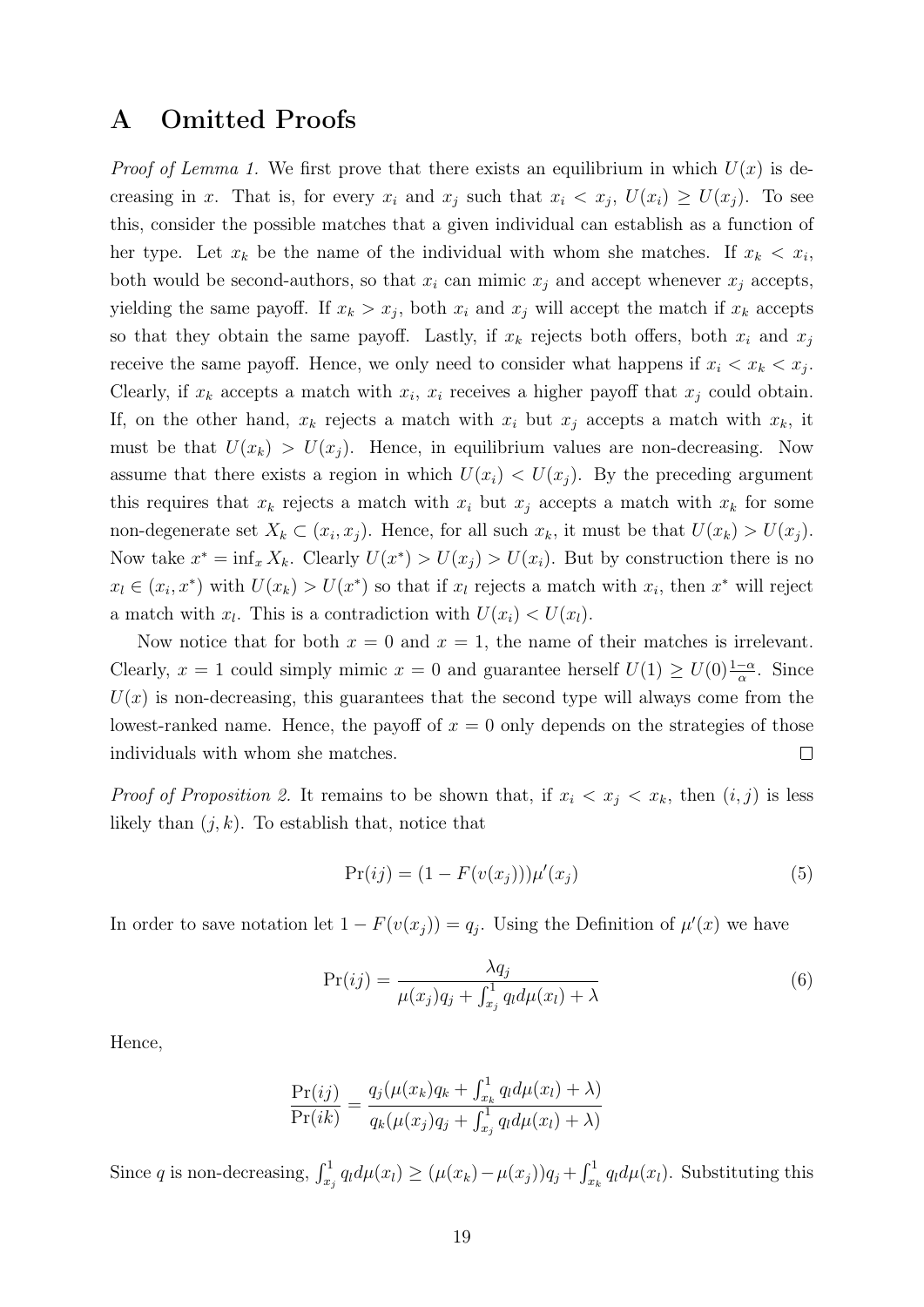condition and substituting yields

$$
\frac{\Pr(ij)}{\Pr(ik)} \le \frac{q_j(\mu(x_k)q_k + \int_{x_k}^1 q_l d\mu(x_l) + \lambda)}{q_k(\mu(x_k)q_j + \int_{x_j}^1 q_l d\mu(x_l) + \lambda)} \le 1
$$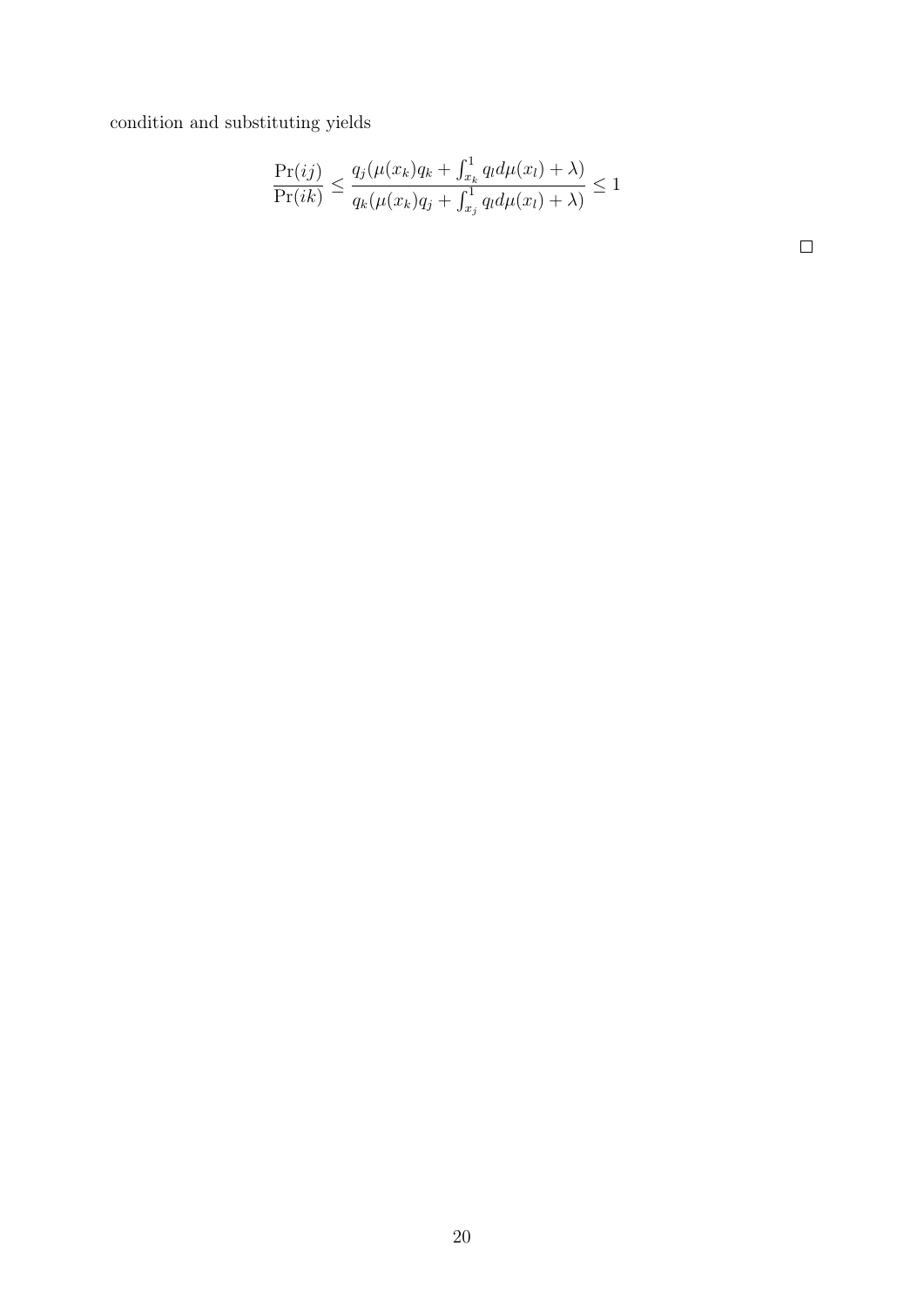### B Alternative Models

We now explore an alternative model of scientific collaboration for purposes of comparison.

#### Idea-Holders and Collaborators

We have assumed that all ideas are generated upon matching and cannot be transferred across matches. It may be, however, that the idea is held by one of the authors, who can then decide to preserve it for future matches. In this scenario, only one of the two individuals in a potential match acts strategically (the idea-holder), in contrast to the model in the paper, whereby both individuals act strategically.

The matching process is as follows. At the beginning of a period an idea-holder is matched with a set of potential collaborators. The idea-holder proposes to (at most) one of them. If the chosen collaborator accepts, the article is completed. Otherwise, the idea-holder moves on to the next period, preserving her idea and facing a new set of potential collaborators. For simplicity, we assume that all ideas are equally good and the probability of having an idea in a given period is small (ideas are scarce). We now describe the equilibrium of the model.<sup>25</sup> If a collaborator receives an offer from a co-author ranked below her, she accepts it (if she receives more than one offer, she just chooses one at random). Otherwise, she accepts one of the offers to be the second co-author. Given this policy, due to the scarcity of ideas, it is optimal for idea-holders to offer co-authorship to authors ranked below them in the alphabet, if there are any (if ideas are not scarce then the model becomes substantially more complex). If there is more than one potential coauthor, then there exists a cutoff  $x_1$  such that if the name of the lowest-ranked potential collaborator ranked below the idea-holder is  $x < x_1$ , then the idea-holder should choose that one. Otherwise, she randomizes among those above her, with higher probability placed on higher-ranked authors. The randomization ensures that all of them give her the same expected payoff. If all collaborators are ranked above, then if the name of the idea-holder is low enough, the idea-holder waits one more period. Otherwise, she offers first-authorship to one of the collaborators, chosen at random according to an increasing distribution function. Notice that, contrary to the model presented in the main text, in this setup, the probability that two random individuals match is decreasing in the distance between their names. Indeed, if the idea-holder finds a co-author with a name ranked below her, she will offer co-authorship with higher likelihood to those ranked higher (i.e. closer to her). If she only finds a co-author ranked above her, either she waits one more period or she chooses one at random. In this latter case, she chooses those closer to her with higher probability.

<sup>25</sup>Details are available upon request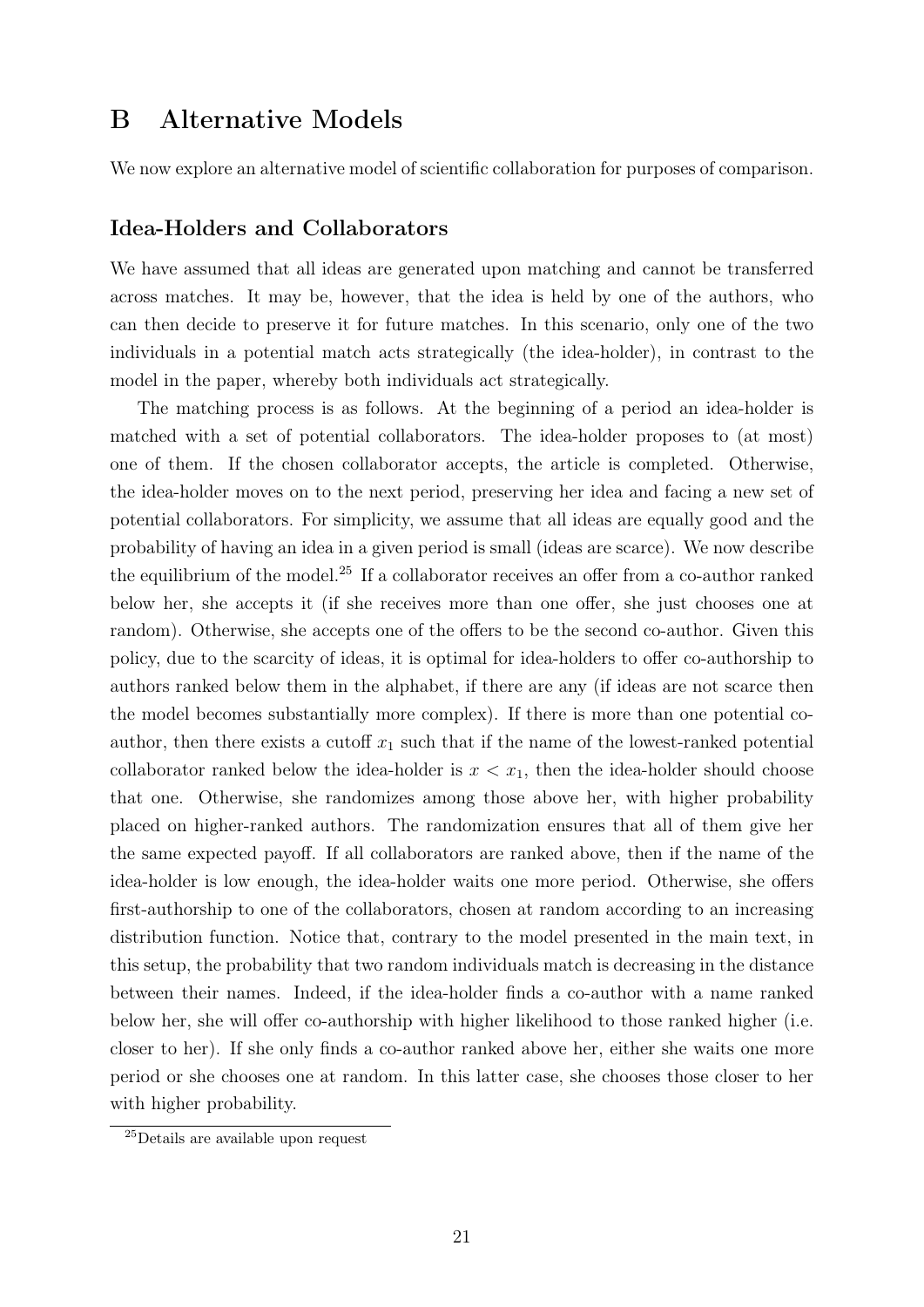## C Tables

|          | Reservation idea quality                                 |    |
|----------|----------------------------------------------------------|----|
| Author   | Alphabetical rank As second co-author As first co-author |    |
| Dundee   |                                                          |    |
| Espinoza | 19.                                                      |    |
| Yeats    | $\mathbf{I}(\mathbf{I})$                                 | h. |
| Yu       |                                                          |    |

#### Table 1: A simple four-author world

Table 2: Simple co-author matching example

|                                               | Match $\#1$     | Match $#2$                     | Match $#3$     |
|-----------------------------------------------|-----------------|--------------------------------|----------------|
| Co-author pair $\#1$<br>Alphabetical distance | Dundee-Espinoza | Dundee-Yeats<br>$\overline{2}$ | Dundee-Yu<br>3 |
| Minimum idea quality                          | 12              | 10                             | 8              |
| Co-author pair $#2$                           | Yeats-Yu        | Espinoza-Yu                    | Espinoza-Yeats |
| Alphabetical distance                         |                 | 2                              |                |
| Minimum idea quality                          | 8               | 8                              | 10             |
| Average alphabetical distance                 |                 | 2                              | 2              |

#### Table 3: Data

|              | Number of Articles Switches Exact Matches |        |     |
|--------------|-------------------------------------------|--------|-----|
| 1 Author     | 98,250                                    | NA     | NА  |
| 2 Authors    | 60,648                                    | 10,091 | 595 |
| 3 Authors    | 22,742                                    | 5,571  | 155 |
| $4+$ Authors | 1,105                                     | 560    | NА  |
|              |                                           |        |     |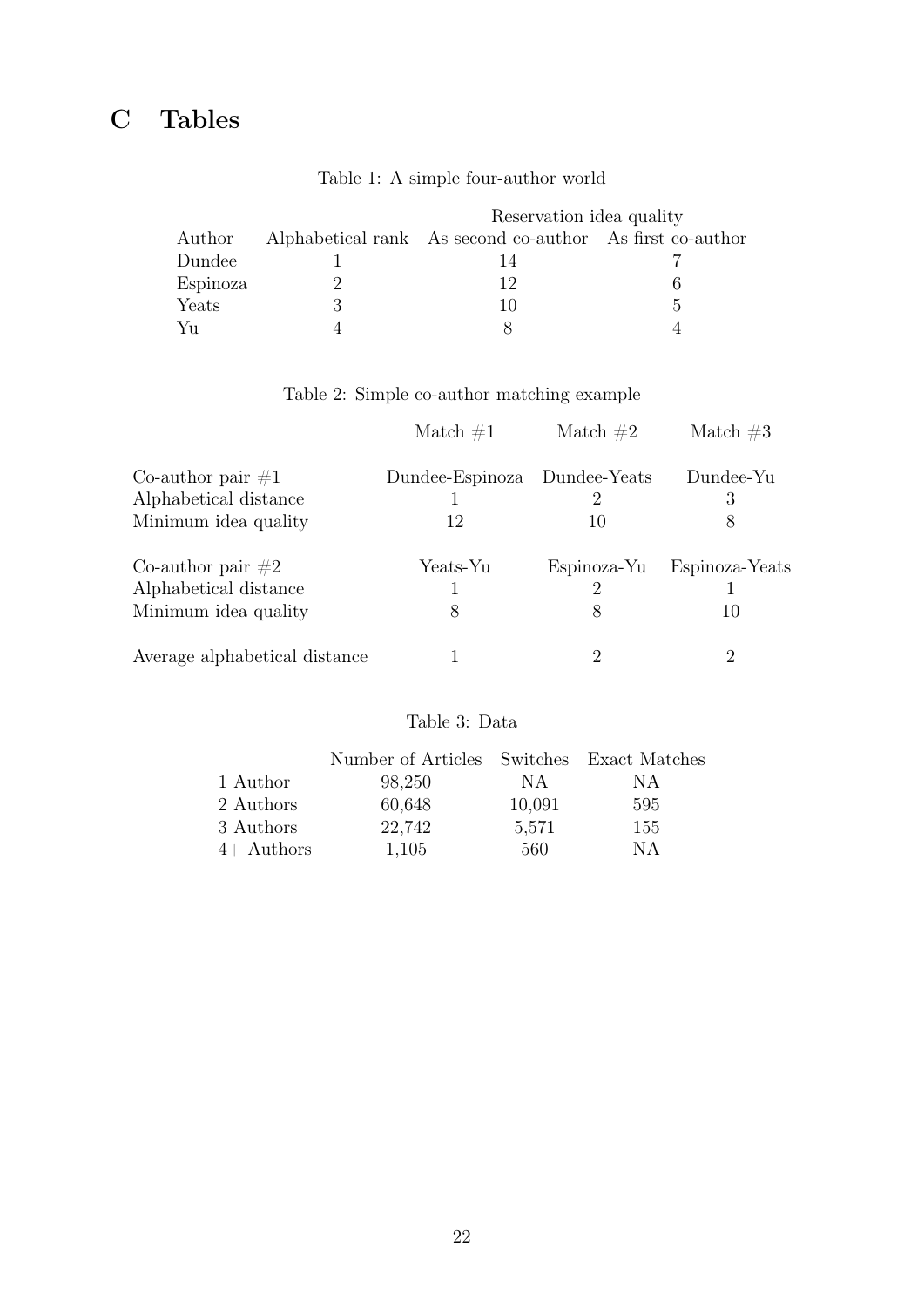| Table 4: Number of observations by journal |  |  |
|--------------------------------------------|--|--|
|--------------------------------------------|--|--|

| Journal Group I                              | Total | Journal Group II                                 | Total     |
|----------------------------------------------|-------|--------------------------------------------------|-----------|
| American Economic Review                     |       | 3,045 American Journal of Agricultural Economics | 889       |
| Econometrica                                 |       | 1,178 Applied Economics                          | 1,800     |
| Economic Journal                             |       | 1,150 Brookings Papers on Economic Activity      | 161       |
| European Economic Review                     |       | 1,243 Canadian Journal of Economics              | 881       |
| Games and Economic Behavior                  | 777   | Ecological Economics                             | 1,141     |
| International Economic Review                | 890   | Economic Development and Cultural Change         | 522       |
| Journal of Business & Economic Statistics    | 670   | Economic Inquiry                                 | 247       |
| Journal of Development Economics             | 945   | Economic Policy                                  | 118       |
| Journal of Econometrics                      |       | 1,454 Economic Theory                            | 798       |
| Journal of Economic Literature               | 161   | Economica                                        | 529       |
| Journal of Economic Perspectives             | 390   | Economics of Education Review                    | 565       |
| Journal of Economic Theory                   |       | 1,332 Empirical Economics                        | 611       |
| Journal of Financial Economics               | 913   | Environmental & Resource Economics               | 560       |
| Journal of Labor Economics                   | 372   | Experimental Economics                           | 133       |
| Journal of Monetary Economics                | 848   | Explorations in Economic History                 | 294       |
| Journal of Political Economy                 |       | 1,072 Health Economics                           | 495       |
| Journal of Public Economics                  |       | 1,372 International Journal of Game Theory       | 288       |
| Journal of the European Economic Association | 225   | International Journal of Industrial Organization | 626       |
| RAND Journal of Economics                    | 566   | International Tax and Public Finance             | 290       |
| The Review of Economics and Statistics       |       | 1,540 Journal of Accounting and Economics        | 574       |
| Review of Economic Studies                   | 790   | Journal of Banking & Finance                     | $1,\!624$ |
| The Quarterly Journal of Economics           | 759   | Journal of Comparative Economics                 | 440       |
|                                              |       | Journal of Development Studies                   | 788       |
|                                              |       | Journal of Economic Behavior & Organization      | $1,\!063$ |

Journal of International Economics

Southern Economic Journal

The World Economy

World Development

The Journal of Economic History

Journal of Economic Dynamics and Control 1,030 Journal of Economic Growth 91<br>Journal of Economics & Management Strategy 809 Journal of Economics & Management Strategy 309 Journal of Environmental Economics and Management 646 Journal of Financial and Quantitative Analysis 817<br>Journal of Health Economics 605 Journal of Health Economics 605 Journal of Human Resources 591 Journal of Industrial Economics 431 Journal of Institutional and Theoretical Economics 206

Journal of Law and Economics 403<br>Journal of Law, Economics and Organization 203 Journal of Law, Economics and Organization 203 Journal of Mathematical Economics 605<br>Journal of Money. Credit and Banking 62 Journal of Money, Credit and Banking 32<br>Journal of Population Economics 371 Journal of Population Economics 371<br>Journal of Regulatory Economics 310 Journal of Regulatory Economics 310 Journal of Risk and Uncertainty 266<br>Journal of the Japanese and International Economies 272 Journal of the Japanese and International Economies 272 Journal of Urban Economics 676<br>Labour Economics 397 Labour Economics 397<br>
Land Economics 397 Land Economics 768<br>Macroeconomic Dynamics 768<br>321 Macroeconomic Dynamics 321<br>Mathematical Finance 3167 Mathematical Finance 167<br>National Tax Journal 167 National Tax Journal 399<br>NBER Macroeconomics Annual 38 NBER Macroeconomics Annual 8<br>
Oxford Bulletin of Economics and Statistics 545 Oxford Bulletin of Economics and Statistics 545<br>Oxford Economic Papers 524 Oxford Economic Papers 524<br>Oxford Review of Economic Policy 5276 Oxford Review of Economic Policy 276<br>Public Choice 1.188 Public Choice 1,188<br>Regional Science and Urban Economics 638 Regional Science and Urban Economics 638<br>Review of Economic Dynamics 262 Review of Economic Dynamics 262<br>Review of Income and Wealth 359 Review of Income and Wealth 359<br>Review of Industrial Organization 250 Review of Industrial Organization 250<br>Weltwirtschaftliches Archiv 230<br>430 Weltwirtschaftliches Archiv 430 Scandinavian Journal of Economics 478<br>Scottish Journal of Political Economy 402 Scottish Journal of Political Economy 402<br>Social Choice and Welfare 405 Social Choice and Welfare 105 (1995) 100 (1996) 100 (1996) 100 (1996) 100 (1996) 100 (1996) 100 (1996) 100 (1996) 100 (1996) 100 (1996) 100 (1996) 100 (1996) 100 (1996) 100 (1996) 100 (1996) 100 (1996) 100 (1996) 100 (1996

The Energy Journal 342<br>The Journal of Economic History 512

The Journal of Real Estate Finance and Economics 431<br>The World Economy 573

World Bank Economic Review 201 World Bank Research Observer 108<br>World Development 1,490

| ۰.<br>۰. |
|----------|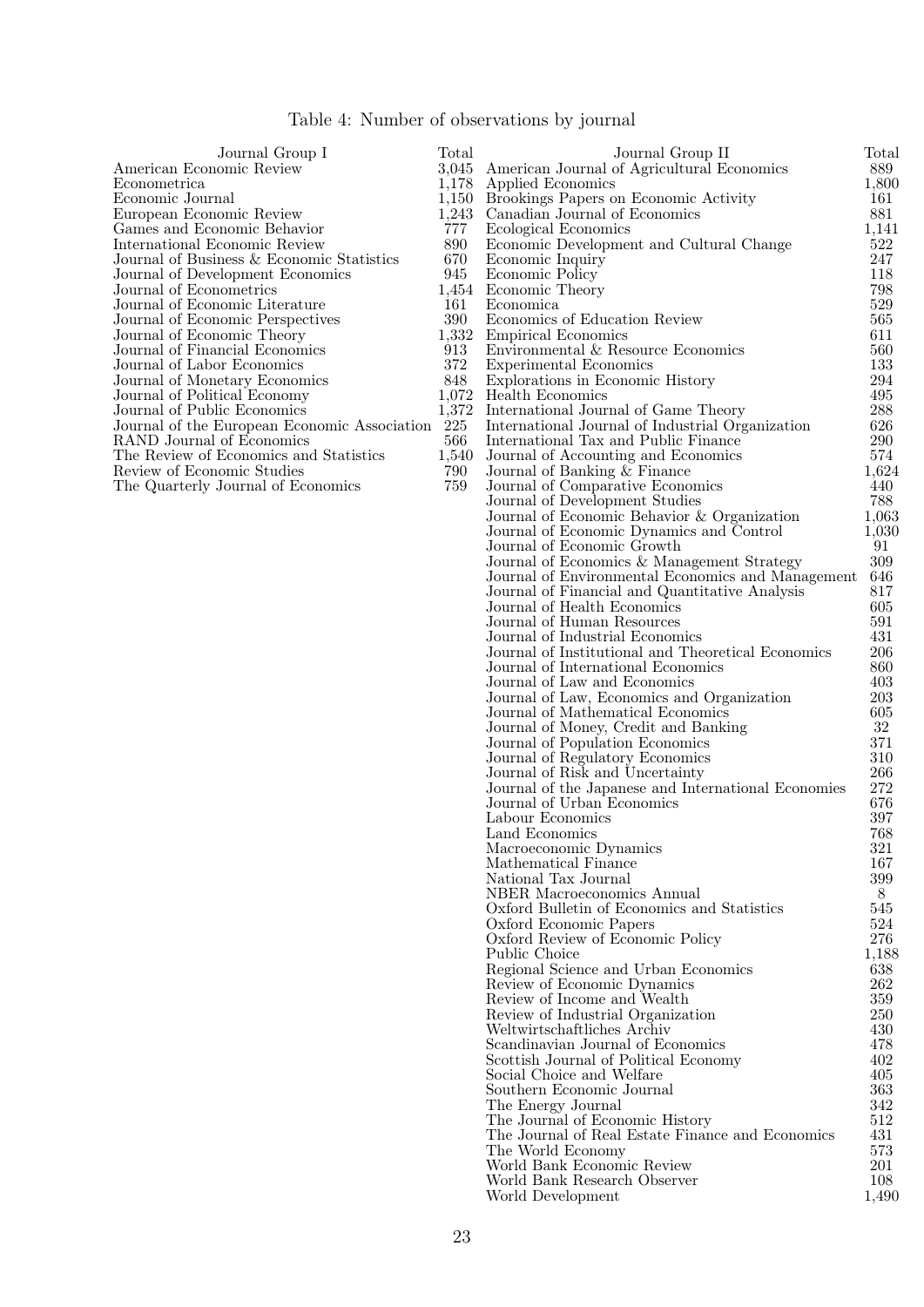|                                              | Non-switchers              | Switchers                 |                        | Difference                      |
|----------------------------------------------|----------------------------|---------------------------|------------------------|---------------------------------|
| Overall<br><b>Standard Deviation</b><br>Obs. | 0.332<br>(0.236)<br>48,081 | 0.323<br>(0.235)<br>9,609 | Standard Error<br>Obs. | $0.008***$<br>(0.003)<br>57,690 |
| Before 1995                                  | 0.33<br>(0.234)<br>14,501  | 0.319<br>(0.233)<br>3,282 |                        | $0.012**$<br>(0.005)<br>17,783  |
| Since 1995                                   | 0.332<br>(0.237)<br>33,580 | 0.326<br>(0.236)<br>6,327 |                        | $0.006**$<br>(0.003)<br>39,907  |
| Journal Group I                              | 0.332<br>(0.235)<br>19,190 | 0.314<br>(0.231)<br>2,502 |                        | $0.017***$<br>(0.005)<br>21,692 |
| Journal Group II                             | 0.332<br>(0.237)<br>28,891 | 0.327<br>(0.236)<br>7,107 |                        | 0.005<br>(0.003)<br>35,998      |
| Top Five                                     | 0.333<br>(0.234)<br>5,968  | 0.319<br>(0.238)<br>876   |                        | $0.015*$<br>(0.008)<br>6,844    |
| Short articles                               | 0.332<br>(0.237)<br>23,790 | 0.323<br>(0.231)<br>3,667 |                        | $0.009**$<br>(0.004)<br>27,457  |
| Long articles                                | 0.331<br>(0.236)<br>23,182 | 0.323<br>(0.237)<br>5,634 |                        | $0.009**$<br>(0.004)<br>28,816  |

#### Table 5: Differences in means: Non-switchers vs. switchers

Note: The null hypothesis that the difference between non-switchers and switchers is equal to zero. The alternative hypothesis is a two-sided test that the difference is not equal to zero.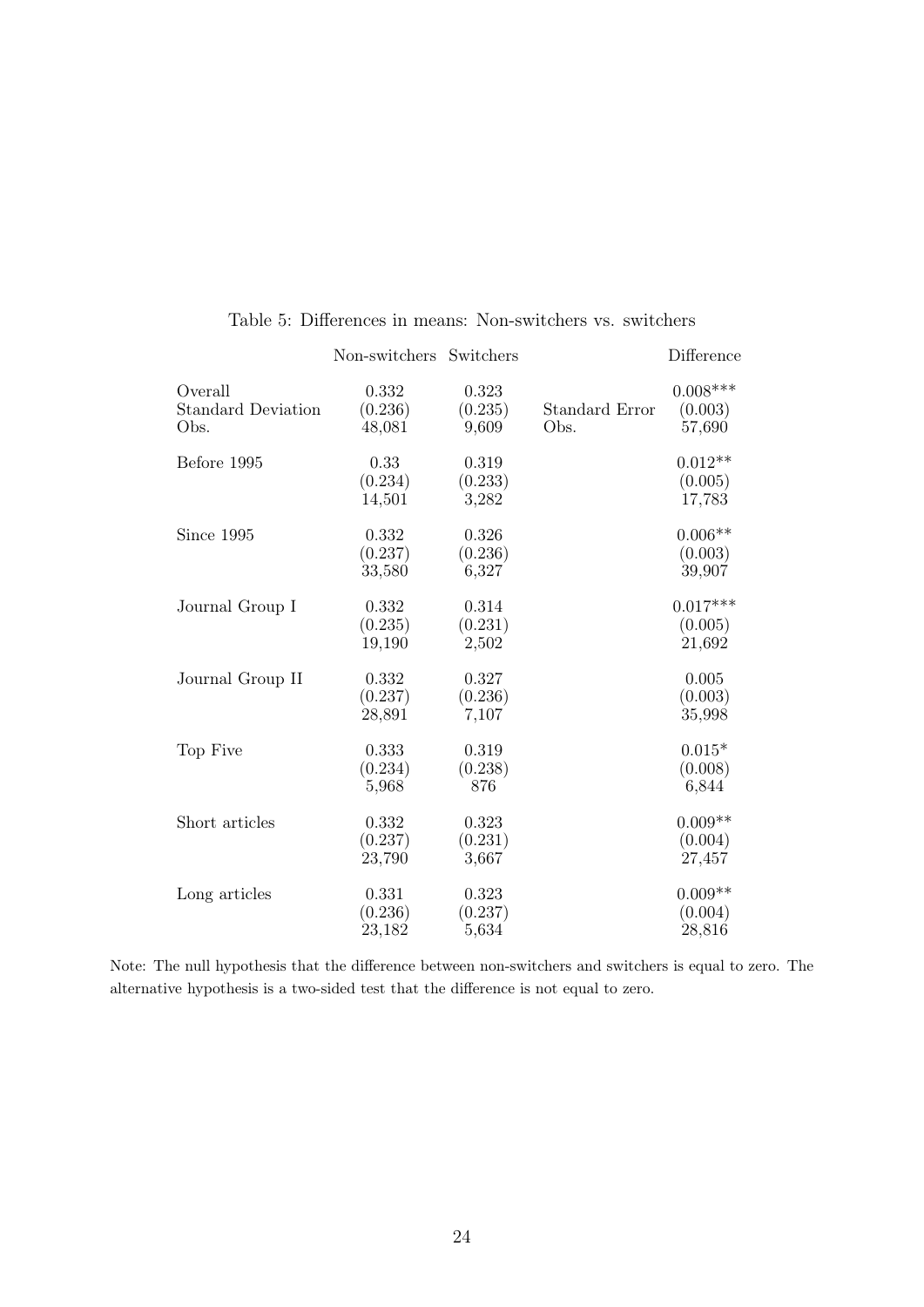Table 6: OLS analysis of two-author papers

Dep Var: Absolute difference in alphabetical rank

| Switch                       | (1)<br>$-0.008***$    | (2)<br>$-0.012**$<br>$(0.003)$ $(0.005)$ | (3)<br>0.005<br>(0.004) | (4)<br>0.014<br>(0.009) |
|------------------------------|-----------------------|------------------------------------------|-------------------------|-------------------------|
| Since 1995                   |                       | 0.002<br>(0.003)                         |                         |                         |
| Journal Group I              |                       |                                          | $-0.000$<br>(0.003)     |                         |
| Short article                |                       |                                          |                         |                         |
| Since 1995 x Switch          |                       | 0.005<br>(0.006)                         |                         |                         |
| Journal Group I x Switch     |                       |                                          | $-0.012*$<br>(0.006)    |                         |
| Author rank                  |                       |                                          |                         | $-0.964***$<br>(0.019)  |
| Author rank squared          |                       |                                          |                         | $0.967***$<br>(0.019)   |
| Author rank x Switch         |                       |                                          |                         | $0.082**$<br>(0.038)    |
| Author rank squared x Switch |                       |                                          |                         | $0.064*$<br>(0.037)     |
| Constant                     | $0.332***$<br>(0.002) | $0.330***$<br>(0.003)                    | $0.332***$<br>(0.002)   | $0.491***$<br>(0.004)   |
| $\mathbf N$                  | 57,690                | 57,690                                   | 57,690                  | 115,380                 |

Note: Regressions which include author rank count each paper twice - once utilizing the first author's rank and once utlizing the second author's rank. Standard errors are clustered by co-author pair and therefore standard errors are unaffected by double counting each paper.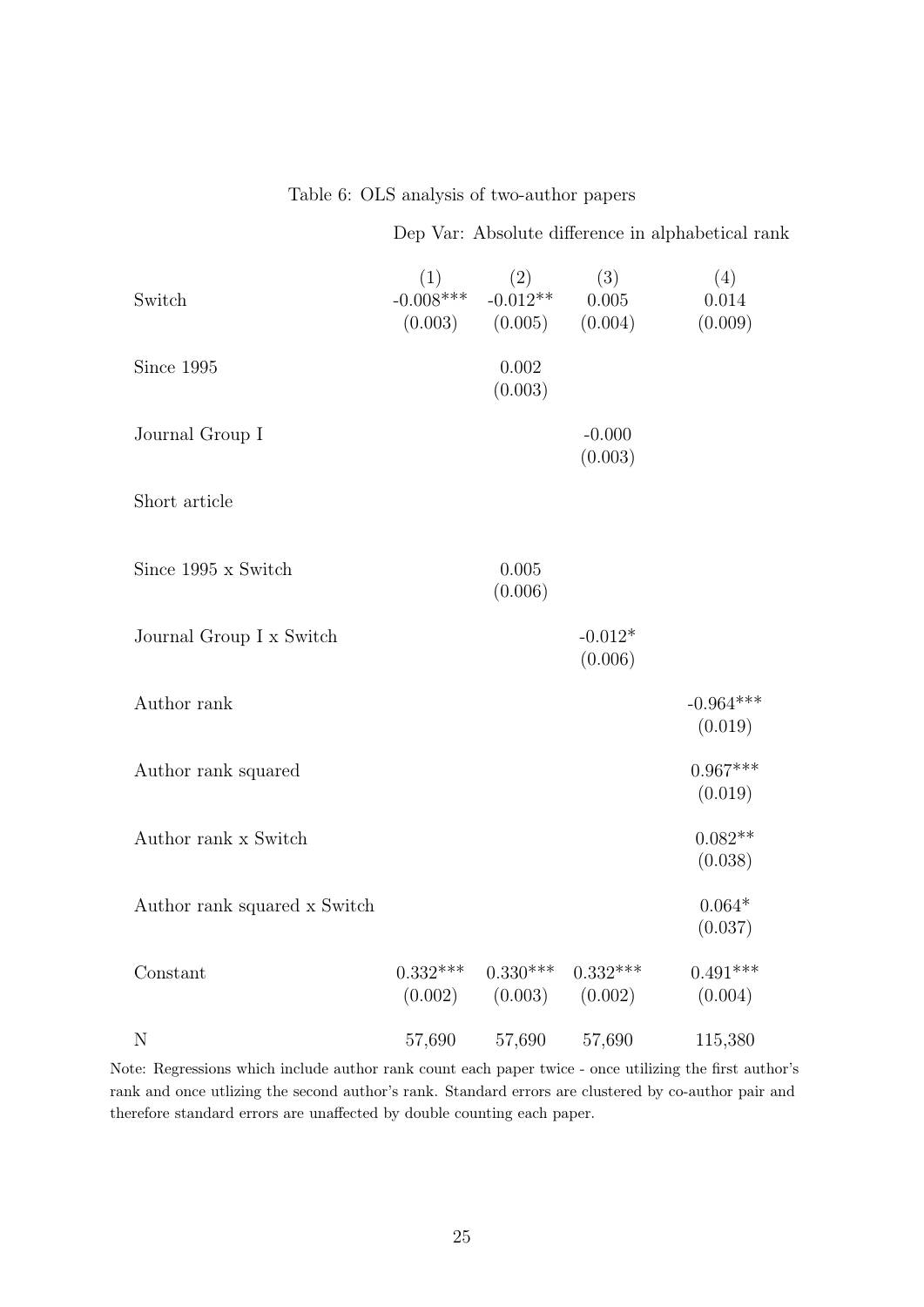| Overall<br>S.D.<br>Obs. | Non-switchers<br>0.743<br>(0.375)<br>15,871 | Switchers<br>0.728<br>(0.370)<br>5,097 | S.E.<br>Total Obs. | Difference<br>$0.015**$<br>(0.006)<br>20,968 |
|-------------------------|---------------------------------------------|----------------------------------------|--------------------|----------------------------------------------|
| Before 1995             | 0.745<br>(0.395)<br>2,555                   | 0.735<br>(0.365)<br>928                |                    | 0.010<br>(0.015)<br>3,483                    |
| Since 1995              | 0.743<br>(0.371)<br>13,316                  | 0.727<br>(0.372)<br>4,169              |                    | $0.016**$<br>(0.007)<br>17,485               |
| Journal Group I         | 0.734<br>(0.368)<br>5,805                   | 0.717<br>(0.370)<br>1,044              |                    | 0.017<br>(0.012)<br>6,849                    |
| Journal Group II        | 0.749<br>(0.378)<br>10,066                  | 0.731<br>(0.370)<br>4,053              |                    | $0.018**$<br>(0.007)<br>14,119               |

#### Table 7: Mean comparisons in three-author papers

Sum of both co-author pairs

Note: For three-author papers, we define switching as an instance in which the author with the highest alphabetical rank is not the first-listed author. The null hypothesis that the difference between non-switchers and switchers is equal to zero. The alternative hypothesis is a two-sided test that the difference is not equal to zero.

|                                     | Sum of both co-author pairs |                                   |                       |  |
|-------------------------------------|-----------------------------|-----------------------------------|-----------------------|--|
| Switch                              | $-0.015*$<br>(0.008)        | $-0.010$<br>(0.026)               | $-0.017*$<br>(0.011)  |  |
| Since 1995                          |                             | $-0.002$<br>(0.021)               |                       |  |
| Since $1995 *$ Switch               |                             | $-0.007$<br>(0.025)               |                       |  |
| Journal Group 1                     |                             |                                   | $-0.015$<br>(0.010)   |  |
| Journal Group 1 <sup>*</sup> Switch |                             |                                   | 0.000<br>(0.017)      |  |
| Constant                            | $0.743***$                  | $0.745***$<br>$(0.006)$ $(0.022)$ | $0.749***$<br>(0.008) |  |
| N                                   | 20,968                      | 20,968                            | 20,968                |  |

Table 8: OLS analysis of three-author papers

Note: Standard-errors are clustered by co-author triplet.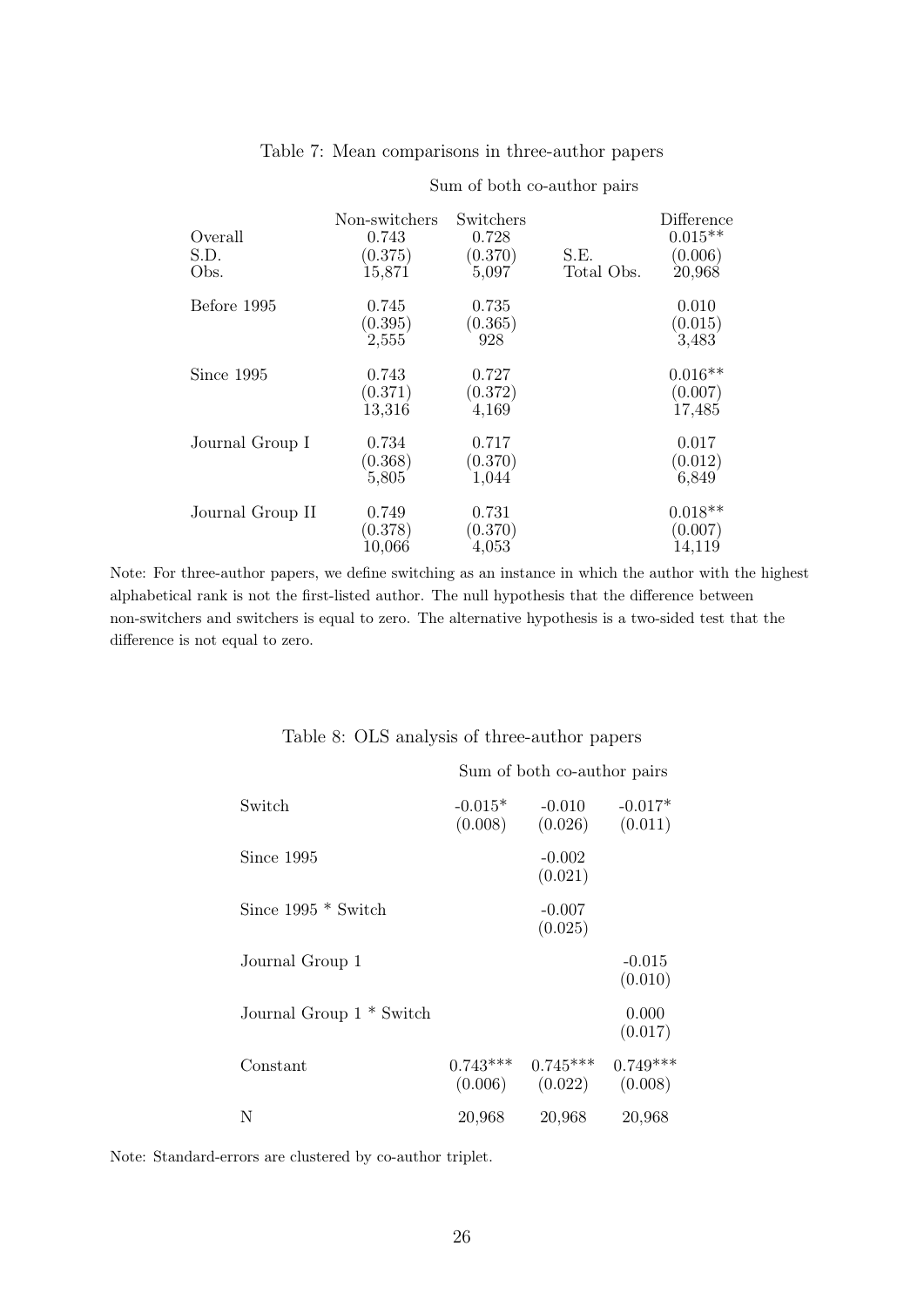Table 9: Mean comparison in two-author papers when ranking authors using both first and last name (includes co-authors with the same last name)

|                  | Non-switchers | Switchers |            | Difference |
|------------------|---------------|-----------|------------|------------|
| Overall          | 0.329         | 0.318     |            | $0.011***$ |
| S.D.             | (0.237)       | (0.237)   | S.E.       | (0.003)    |
| Obs.             | 48,493        | 9,781     | Total Obs. | 58,274     |
| Before 1995      | 0.327         | 0.313     |            | $0.014***$ |
|                  | (0.236)       | (0.235)   |            | (0.004)    |
|                  | 14,648        | 3,348     |            | 17,996     |
| Since 1995       | 0.330         | 0.321     |            | $0.009***$ |
|                  | (0.238)       | (0.238)   |            | (0.003)    |
|                  | 33,845        | 6,433     |            | 40,278     |
| Journal Group I  | 0.329         | 0.310     |            | $0.020***$ |
|                  | (0.236)       | (0.232)   |            | (0.005)    |
|                  | 19,313        | 2,539     |            | 21,852     |
| Journal Group II | 0.329         | 0.321     |            | $0.008**$  |
|                  | (0.238)       | (0.238)   |            | (0.003)    |
|                  | 29,180        | 7,242     |            | 36,422     |

Note: There were eight observations in which both the first and last name of the co-author pair are identical; these articles were indexed by the data source incorrectly and should be listed as single-author papers and therefore are not included here. Two observations in which authors shared the same first and last name but different middle names (or initials) were classified as non-switchers.

#### Table 10: When do co-author pairs switch

|                 | LPM |                         | Logit partial effects |                         |
|-----------------|-----|-------------------------|-----------------------|-------------------------|
| Seniority       |     | $-0.001***$ $-0.001***$ |                       | $-0.001***$ $-0.001***$ |
|                 |     | $(0.000)$ $(0.000)$     |                       | $(0.000)$ $(0.000)$     |
| Since 1995      |     | $-0.032***$             |                       | $-0.032***$             |
|                 |     | (0.004)                 |                       | (0.004)                 |
| Journal Group I |     | $-0.085***$             |                       | $-0.091***$             |
|                 |     | (0.003)                 |                       | (0.006)                 |
| Short article   |     | $0.056***$              |                       | $0.057***$              |
|                 |     | (0.003)                 |                       | (0.003)                 |
| Constant        |     | $0.191***$              |                       |                         |
|                 |     | (0.004)                 |                       |                         |
| N               |     | 57,688                  |                       | 57,688                  |

Note: Seniority is defined as the difference in the year of the alphabetically higher-ranked author's first publication and the year of the alphabetically lower-ranked author's first publication. If seniority of the alphabetically lower-ranked author were to increase the likelihood of switching, then we would expect a positive coefficient. If seniority of the alphabetically lower-ranked author were to decrease the likelihood of switching, then we would expect a negative coefficient. Two observations are omitted due to absence of publication year data. Standard errors are clustered at the co-author pair level.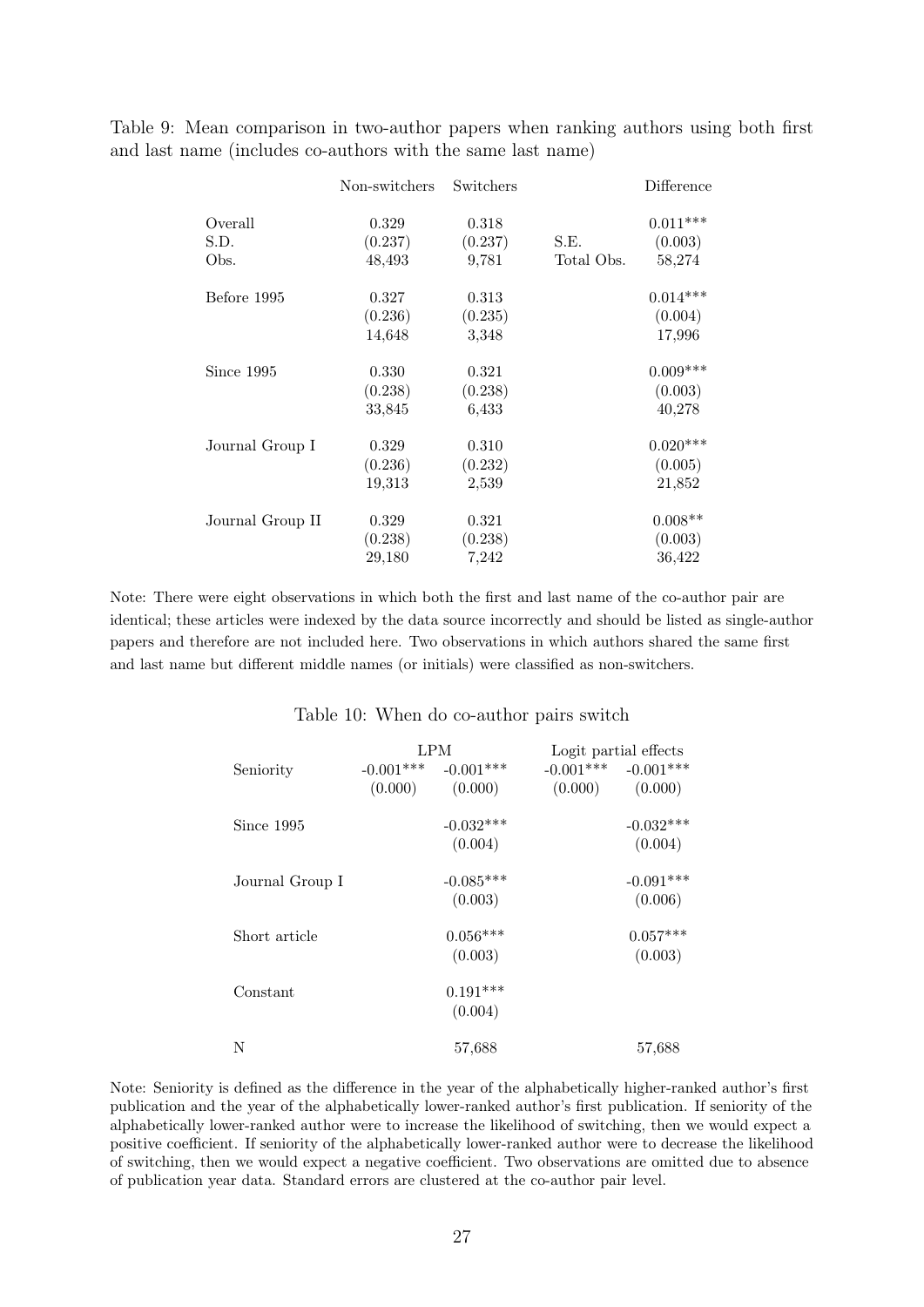Figure 1: Simulated distributions of co-author match distances (assuming  $\alpha = 0.6$ )